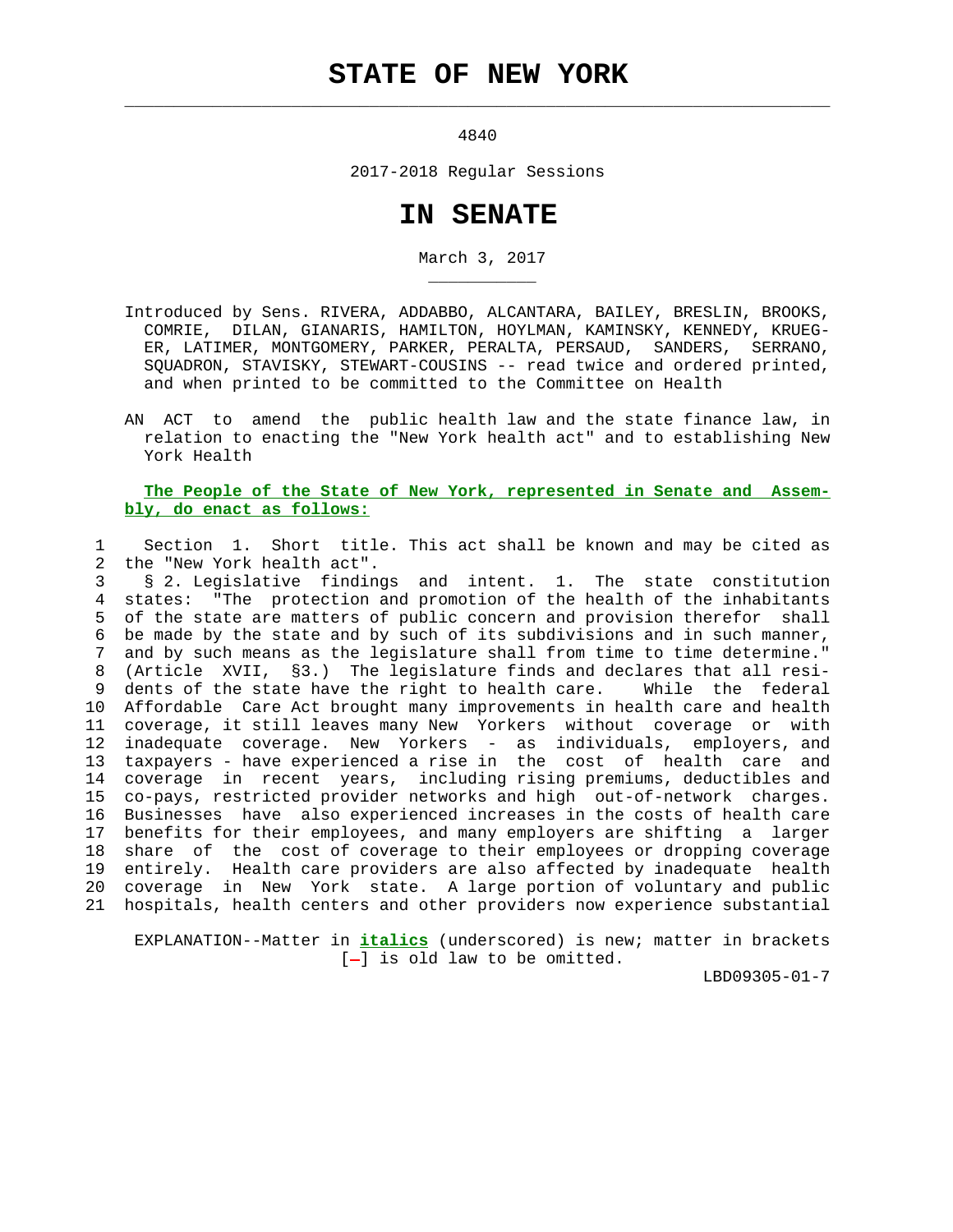1 losses due to the provision of care that is uncompensated. Individuals 2 often find that they are deprived of affordable care and choice because 3 of decisions by health plans guided by the plan's economic needs rather 4 than their health care needs. To address the fiscal crisis facing the 5 health care system and the state and to assure New Yorkers can exercise 6 their right to health care, affordable and comprehensive health coverage 7 must be provided. Pursuant to the state constitution's charge to the 8 legislature to provide for the health of New Yorkers, this legislation 9 is an enactment of state concern for the purpose of establishing a 10 comprehensive universal single-payer health care coverage program and a 11 health care cost control system for the benefit of all residents of the 12 state of New York.

 13 2. It is the intent of the Legislature to create the New York Health 14 program to provide a universal health plan for every New Yorker, funded 15 by broad-based revenue based on ability to pay. The state shall work to 16 obtain waivers and other approvals relating to Medicaid, Child Health 17 Plus, Medicare, the Affordable Care Act, and any other appropriate 18 federal programs, under which federal funds and other subsidies that 19 would otherwise be paid to New York State, New Yorkers, and health care 20 providers for health coverage that will be equaled or exceeded by New 21 York Health will be paid by the federal government to New York State and 22 deposited in the New York Health trust fund, and for other program 23 modifications (including elimination of cost sharing and insurance 24 premiums). Under such waivers and approvals, health coverage under 25 those programs will be replaced and merged into New York Health, which 26 will operate as a true single-payer program.

 27 If any necessary waiver or approval is not obtained, the state shall 28 use state plan amendments and seek waivers and approvals to maximize, 29 and make as seamless as possible, the use of federally-matched health 30 programs and federal health programs in New York Health. Thus, even 31 where other programs such as Medicaid or Medicare may contribute to 32 paying for care, it is the goal of this legislation that the coverage 33 will be delivered by New York Health and, as much as possible, the 34 multiple sources of funding will be pooled with other New York Health 35 funds and not be apparent to New York Health members or participating 36 providers. This program will promote movement away from fee-for-service 37 payment, which tends to reward quantity and requires excessive adminis- 38 trative expense, and towards alternate payment methodologies, such as 39 global or capitated payments to providers or health care organizations, 40 that promote quality, efficiency, investment in primary and preventive 41 care, and innovation and integration in the organizing of health care. 42 3. This act does not create any employment benefit, nor does it

 43 require, prohibit, or limit the providing of any employment benefit. 44 4. In order to promote improved quality of, and access to, health care 45 services and promote improved clinical outcomes, it is the policy of the 46 state to encourage cooperative, collaborative and integrative arrange- 47 ments among health care providers who might otherwise be competitors, 48 under the active supervision of the commissioner of health. It is the 49 intent of the state to supplant competition with such arrangements and 50 regulation only to the extent necessary to accomplish the purposes of 51 this act, and to provide state action immunity under the state and 52 federal antitrust laws to health care providers, particularly with 53 respect to their relations with the single-payer New York Health plan 54 created by this act.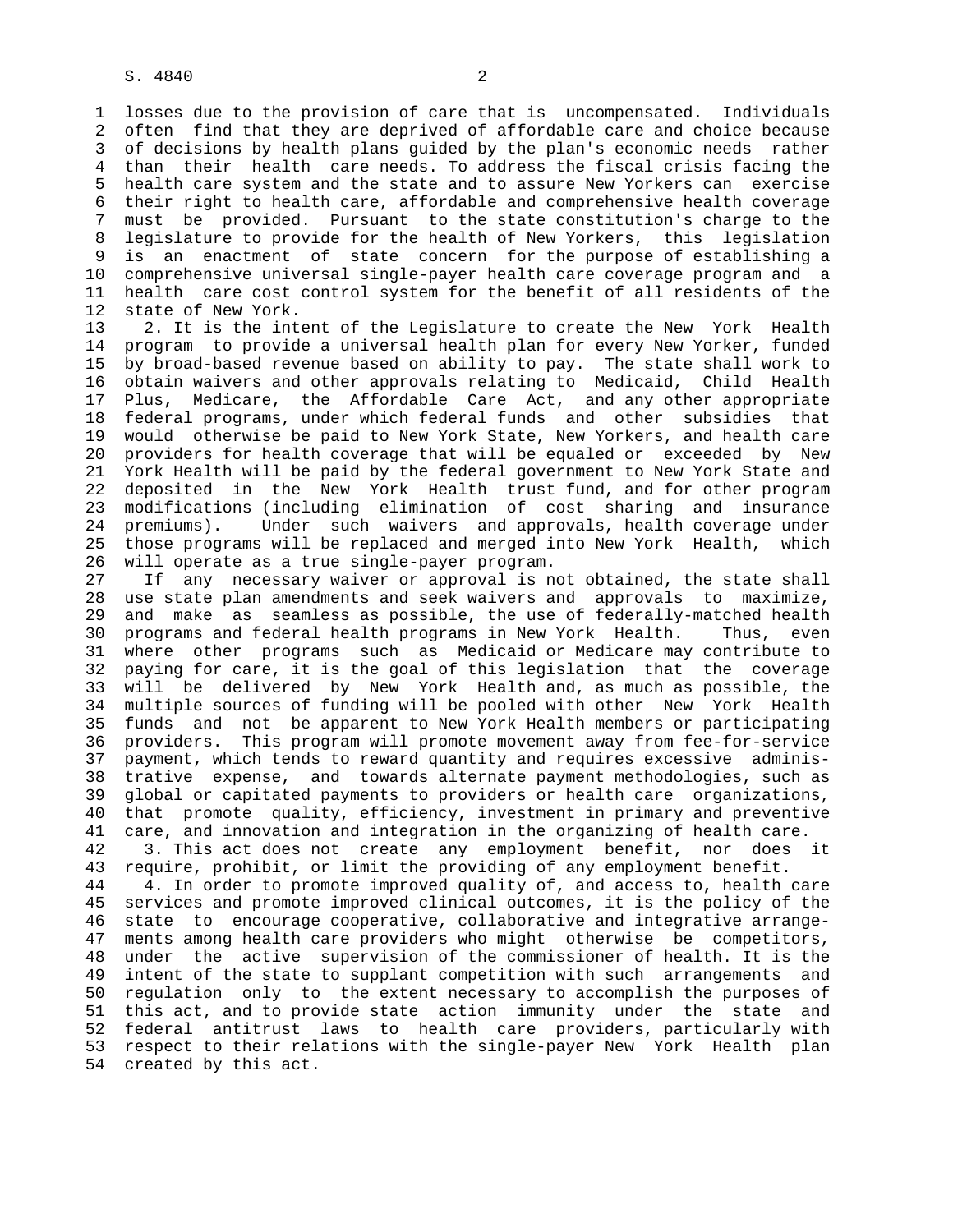| 1        | § 3. Article 50 and sections 5000, 5001, 5002 and 5003 of the public                                                                       |
|----------|--------------------------------------------------------------------------------------------------------------------------------------------|
| 2        | health law are renumbered article 80 and sections 8000, 8001, 8002 and                                                                     |
| 3        | 8003, respectively, and a new article 51 is added to read as follows:                                                                      |
| 4        | <b>ARTICLE 51</b>                                                                                                                          |
| 5        | <b>NEW YORK HEALTH</b>                                                                                                                     |
| 6        | Section 5100. Definitions.                                                                                                                 |
| 7        | 5101. Program created.                                                                                                                     |
| 8        | 5102. Board of trustees.                                                                                                                   |
|          |                                                                                                                                            |
| 9        | 5103. Eligibility and enrollment.                                                                                                          |
| 10       | 5104. Benefits.                                                                                                                            |
| 11       | 5105. Health care providers; care coordination; payment method-                                                                            |
| 12       | ologies.                                                                                                                                   |
| 13       | 5106. Health care organizations.                                                                                                           |
| 14       | 5107. Program standards.                                                                                                                   |
| 15       | 5108. Regulations.                                                                                                                         |
| 16       | 5109. Provisions relating to federal health programs.                                                                                      |
| 17       |                                                                                                                                            |
|          | 5110. Additional provisions.                                                                                                               |
| 18       | 5111. Regional advisory councils.                                                                                                          |
| 19       | § 5100. Definitions. As used in this article, the following terms                                                                          |
| 20       | shall have the following meanings, unless the context clearly requires                                                                     |
| 21       | otherwise:                                                                                                                                 |
| 22       | 1. "Board" means the board of trustees of the New York Health program                                                                      |
| 23       | created by section fifty-one hundred two of this article, and "trustee"                                                                    |
| 24       | means a trustee of the board.                                                                                                              |
| 25       | 2. "Care coordination" means services provided by a care coordinator                                                                       |
| 26       | under subdivision two of section fifty-one hundred five of this article.                                                                   |
| 27       | 3. "Care coordinator" means an individual or entity approved to                                                                            |
| 28       | provide care coordination under subdivision two of section fifty-one                                                                       |
| 29       | hundred five of this article.                                                                                                              |
| 30       | 4. "Federally-matched public health program" means the medical assist-                                                                     |
| 31       | ance program under title eleven of article five of the social services                                                                     |
| 32       | law, the basic health program under section three hundred sixty-nine-gq                                                                    |
| 33       | of the social services law, and the child health plus program under                                                                        |
| 34       |                                                                                                                                            |
|          | title one-A of article twenty-five of this chapter.                                                                                        |
| 35       | 5. "Health care organization" means an entity that is approved by the                                                                      |
| 36       | commissioner under section fifty-one hundred six of this article to                                                                        |
| 37       | provide health care services to members under the program.                                                                                 |
| 38       | 6. "Health care service" means any health care service, including care                                                                     |
| 39       | coordination, included as a benefit under the program.                                                                                     |
| 40       | 7. "Implementation period" means the period under subdivision three of                                                                     |
| 41       | section fifty-one hundred one of this article during which the program                                                                     |
| 42       | will be subject to special eligibility and financing provisions until it                                                                   |
| 43       | is fully implemented under that section.                                                                                                   |
| 44       | 8. "Long term care" means long term care, treatment, maintenance,                                                                          |
| 45       | services and supports, with the exception of short term rehabilitation,                                                                    |
| 46       | as defined by the commissioner.                                                                                                            |
| 47       | "Medicaid" or "medical assistance" means title eleven of article                                                                           |
| 48       | five of the social services law and the program thereunder. "Child                                                                         |
| 49       | health plus" means title one-A of article twenty-five of this chapter                                                                      |
| 50       | and the program thereunder. "Medicare" means title XVIII of the federal                                                                    |
| 51       | social security act and the programs thereunder. "Basic health program"                                                                    |
| 52       | means section three hundred sixty-nine-qq of the social services law and                                                                   |
|          |                                                                                                                                            |
| 53       | the program thereunder.                                                                                                                    |
| 54       |                                                                                                                                            |
|          | 10. "Member" means an individual who is enrolled in the program.                                                                           |
| 55<br>56 | 11. "New York Health trust fund" means the New York Health trust fund<br>established under section eighty-nine-i of the state finance law. |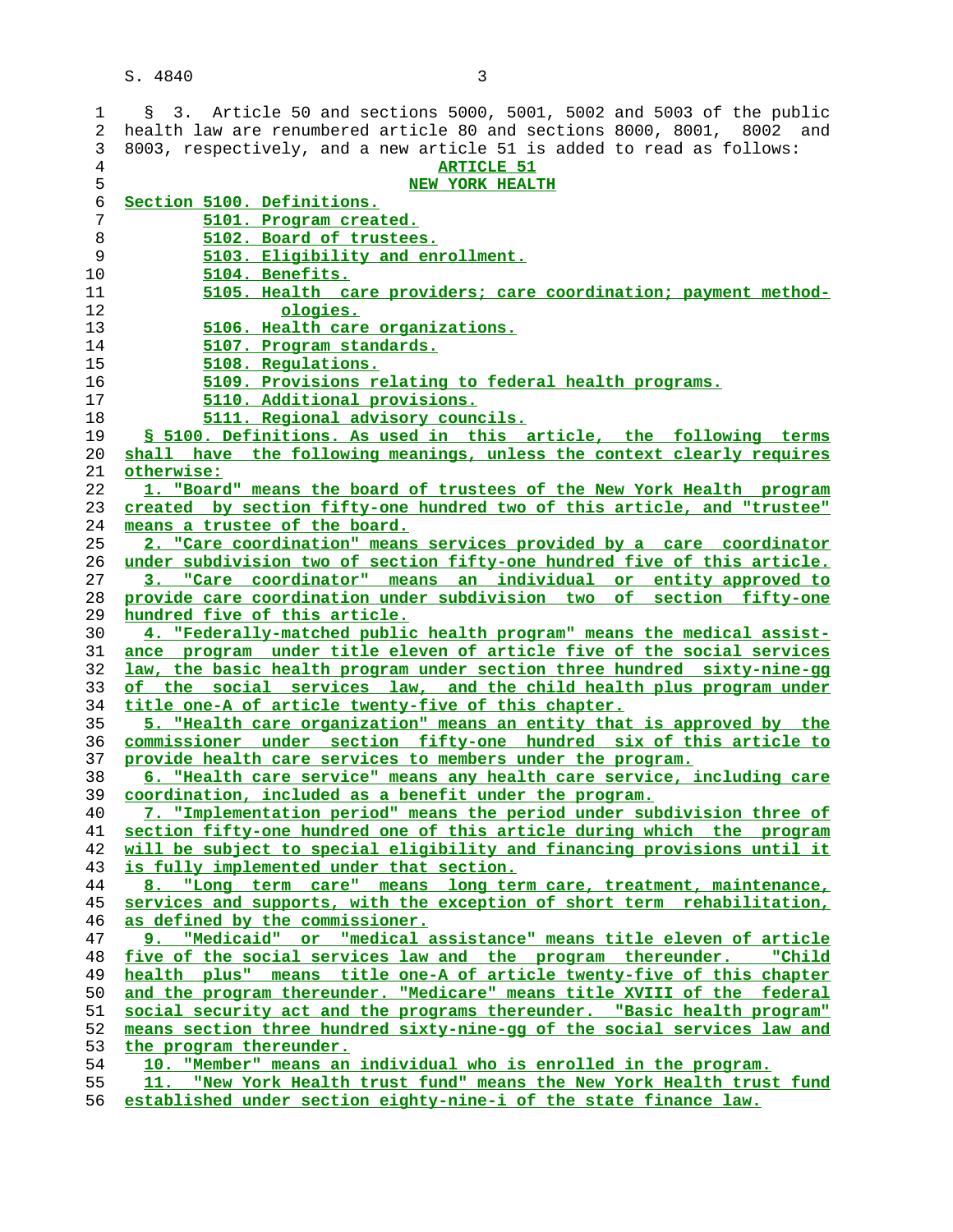**12. "Out-of-state health care service" means a health care service provided to a member while the member is out of the state and (a) it is medically necessary that the health care service be provided while the member is out of the state, or (b) it is clinically appropriate that the health care service be provided by a particular health care provider located out of the state rather than in the state. However, any health care service provided to a New York Health enrollee by a health care provider qualified under paragraph (a) of subdivision three of section fifty-one hundred five of this article that is located outside the state shall not be considered an out-of-state service and shall be covered as otherwise provided in this article. 13. "Participating provider" means any individual or entity that is a health care provider qualified under subdivision three of section fifty-one hundred five of this article that provides health care services to members under the program, or a health care organization. 14. "Affordable care act" means the federal patient protection and affordable care act, public law 111-148, as amended by the health care and education reconciliation act of 2010, public law 111-152, and as otherwise amended and any regulations or guidance issued thereunder. 15. "Person" means any individual or natural person, trust, partner- ship, association, unincorporated association, corporation, company, limited liability company, proprietorship, joint venture, firm, joint stock association, department, agency, authority, or other legal entity, whether for-profit, not-for-profit or governmental. 16. "Program" means the New York Health program created by section fifty-one hundred one of this article. 17. "Prescription and non-prescription drugs" means prescription drugs as defined in section two hundred seventy of this chapter, and non-pres- cription smoking cessation products or devices. 18. "Resident" means an individual whose primary place of abode is in the state, without regard to the individual's immigration status, as determined according to regulations of the commissioner. § 5101. Program created. 1. The New York Health program is hereby created in the department. The commissioner shall establish and imple- ment the program under this article. The program shall provide compre- hensive health coverage to every resident who enrolls in the program. 2. The commissioner shall, to the maximum extent possible, organize, administer and market the program and services as a single program under the name "New York Health" or such other name as the commissioner shall determine, regardless of under which law or source the definition of a benefit is found including (on a voluntary basis) retiree health bene- fits. In implementing this subdivision, the commissioner shall avoid jeopardizing federal financial participation in these programs and shall take care to promote public understanding and awareness of available benefits and programs. 3. The commissioner shall determine when individuals may begin enroll- ing in the program. There shall be an implementation period, which shall begin on the date that individuals may begin enrolling in the program and shall end as determined by the commissioner. 4. An insurer authorized to provide coverage pursuant to the insurance law or a health maintenance organization certified under this chapter may, if otherwise authorized, offer benefits that do not cover any service for which coverage is offered to individuals under the program,** but may not offer benefits that cover any service for which coverage is **offered to individuals under the program. Provided, however, that this subdivision shall not prohibit (a) the offering of any benefits to or**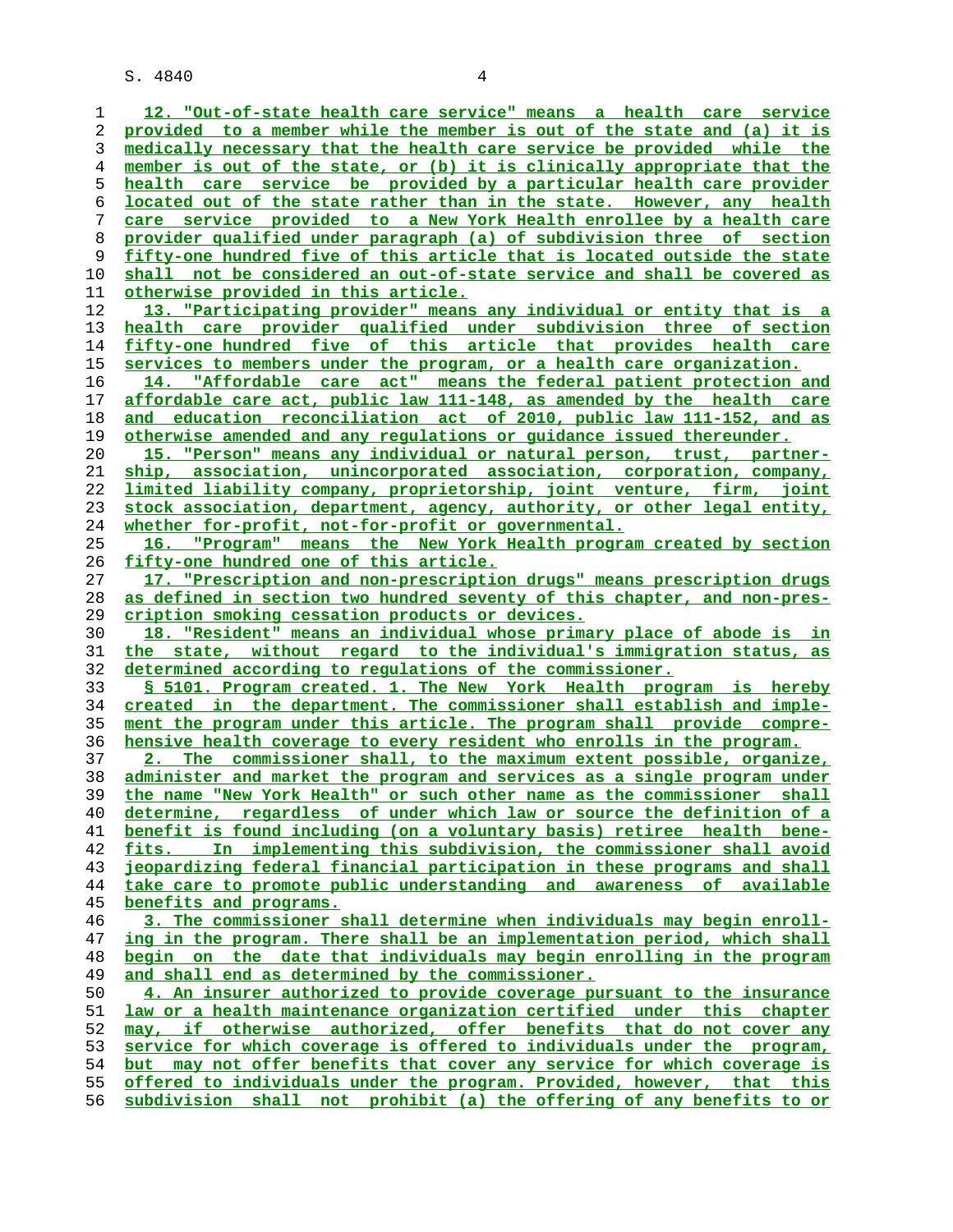| 1  | for individuals, including their families, who are employed or self-em-  |
|----|--------------------------------------------------------------------------|
| 2  | ployed in the state but who are not residents of the state, or (b) the   |
| 3  | offering of benefits during the implementation period to individuals who |
| 4  | enrolled or may enroll as members of the program, or (c) the offering of |
| 5  | retiree health benefits.                                                 |
| 6  | 5. A college, university or other institution of higher education in     |
| 7  | the state may purchase coverage under the program for any student, or    |
| 8  | student's dependent, who is not a resident of the state.                 |
| 9  | 6. To the extent any provision of this chapter, the social services      |
| 10 | law or the insurance law:                                                |
| 11 | (a) is inconsistent with any provision of this article or the legisla-   |
| 12 | tive intent of the New York Health Act, this article shall apply and     |
| 13 | prevail, except where explicitly provided otherwise by this article; and |
| 14 | (b) is consistent with the provisions of this article and the legisla-   |
| 15 | tive intent of the New York Health Act, the provision of that law shall  |
| 16 | apply.                                                                   |
| 17 |                                                                          |
|    | 7. The program shall be deemed to be a health care plan for purposes     |
| 18 | of utilization review and external appeal under article forty-nine of    |
| 19 | this chapter.                                                            |
| 20 | 8. No member shall be required to receive any health care service        |
| 21 | through any entity organized, certified or operating under quidelines    |
| 22 | under article forty-four of this chapter, or specified under section     |
| 23 | three hundred sixty-four-j of the social services law. No such entity    |
| 24 | shall receive payment for health care services (other than care coordi-  |
| 25 | nation) from the program.                                                |
| 26 | § 5102. Board of trustees. 1. The New York Health board of trustees is   |
| 27 | hereby created in the department. The board of trustees shall, at the    |
| 28 | request of the commissioner, consider any matter to effectuate the       |
| 29 | provisions and purposes of this article, and may advise the commissioner |
| 30 | thereon; and it may, from time to time, submit to the commissioner any   |
| 31 | recommendations to effectuate the provisions and purposes of this arti-  |
| 32 | cle. The commissioner may propose requlations under this article and     |
| 33 | amendments thereto for consideration by the board. The board of trustees |
| 34 | shall have no executive, administrative or appointive duties except as   |
| 35 | otherwise provided by law. The board of trustees shall have power to     |
| 36 | establish, and from time to time, amend requlations to effectuate the    |
| 37 | provisions and purposes of this article, subject to approval by the      |
| 38 | commissioner.                                                            |
| 39 | 2. The board shall be composed of:                                       |
| 40 | (a) the commissioner, the superintendent of financial services, and      |
| 41 | the director of the budget, or their designees, as ex officio members;   |
| 42 | (b) twenty-six trustees appointed by the governor;                       |
| 43 | (i) six of whom shall be representatives of health care consumer advo-   |
| 44 | cacy organizations which have a statewide or regional constituency, who  |
| 45 | have been involved in activities related to health care consumer advoca- |
| 46 | cy, including issues of interest to low- and moderate-income individ-    |
| 47 | uals;                                                                    |
| 48 | (ii) two of whom shall be representatives of professional organiza-      |
| 49 | <u>tions representing physicians;</u>                                    |
| 50 | (iii) two of whom shall be representatives of professional organiza-     |
| 51 | tions representing licensed or registered health care professionals      |
| 52 | other than physicians;                                                   |
| 53 | (iv) three of whom shall be representatives of general hospitals, one    |
| 54 | of whom shall be a representative of public general hospitals;           |
| 55 | (v) one of whom shall be a representative of community health centers;   |
| 56 | (vi) two of whom shall be representatives of long term care providers;   |
|    |                                                                          |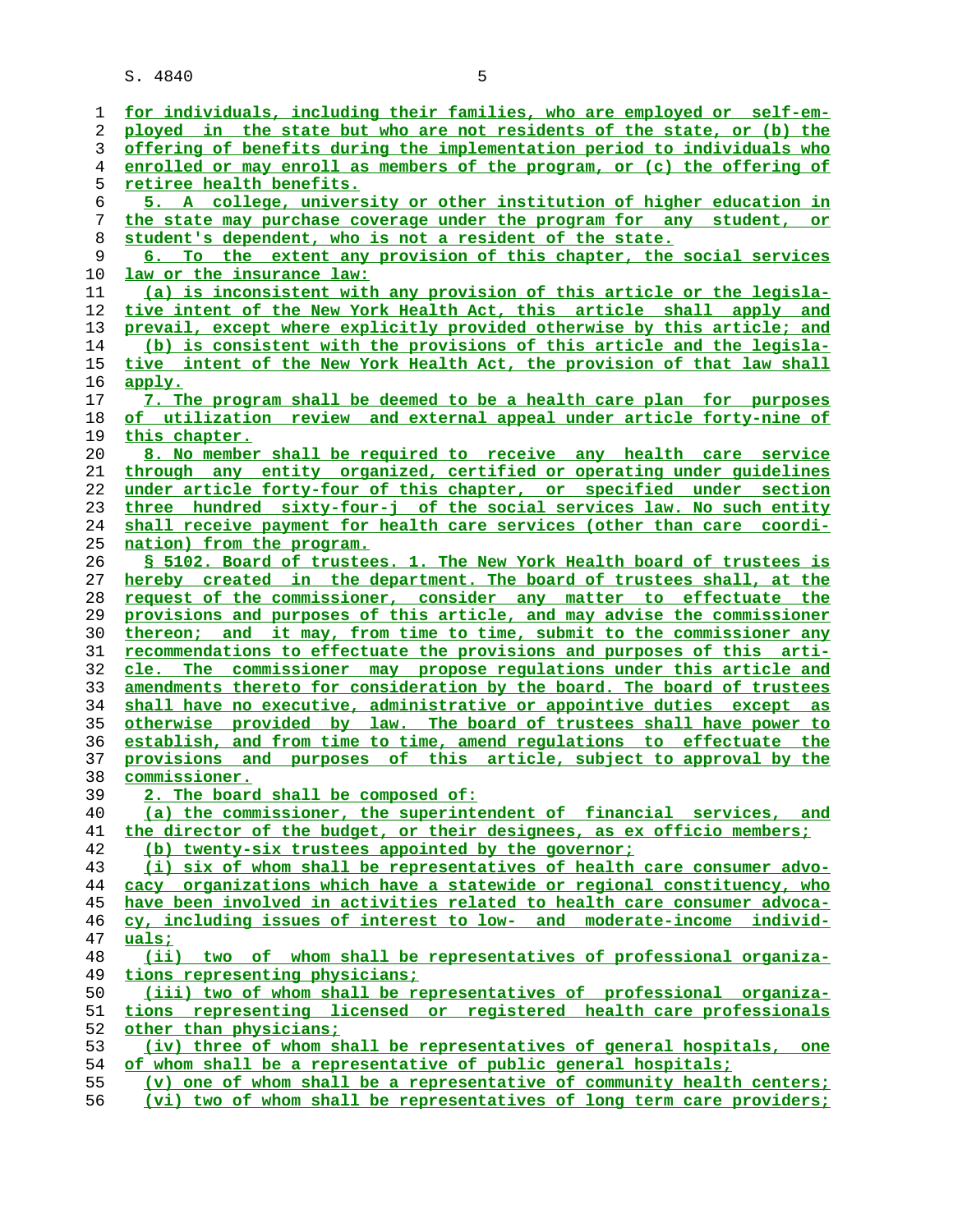| (vii) two of whom shall be representatives of behavioral or mental                                    |
|-------------------------------------------------------------------------------------------------------|
| health care providers;                                                                                |
| (viii) two of whom shall be representatives of health care organiza-                                  |
| tions;                                                                                                |
| (ix) two of whom shall be representatives of organized labor;                                         |
| (x) two of whom shall have demonstrated expertise in health care                                      |
| finance; and                                                                                          |
| (xi) two of whom shall be employers or representatives of employers                                   |
| who pay the payroll tax under this article, or, prior to the tax becom-                               |
| ing effective, will pay the tax;                                                                      |
| (c) fourteen trustees appointed by the governor; five of whom to be                                   |
| appointed on the recommendation of the speaker of the assembly; five of                               |
| whom to be appointed on the recommendation of the temporary president of                              |
| the senate; two of whom to be appointed on the recommendation of the                                  |
| minority leader of the assembly; and two of whom to be appointed on the                               |
| recommendation of the minority leader of the senate.                                                  |
| 3. After the end of the implementation period, no person shall be a                                   |
| trustee unless he or she is a member of the program, except the ex offi-                              |
| cio trustees. Each trustee shall serve at the pleasure of the appointing                              |
| officer, except the ex officio trustees.                                                              |
| 4. The chair of the board shall be appointed, and may be removed as                                   |
| chair, by the governor from among the trustees. The board shall meet at                               |
| least four times each calendar year. Meetings shall be held upon the                                  |
| call of the chair and as provided by the board. A majority of the                                     |
| appointed trustees shall be a quorum of the board, and the affirmative                                |
| vote of a majority of the trustees voting, but not less than ten, shall                               |
| be necessary for any action to be taken by the board. The board may                                   |
| establish an executive committee to exercise any powers or duties of the                              |
| board as it may provide, and other committees to assist the board or the                              |
| executive committee. The chair of the board shall chair the executive                                 |
| committee and shall appoint the chair and members of all other commit-                                |
| tees. The board of trustees may appoint one or more advisory committees.                              |
| Members of advisory committees need not be members of the board of trus-                              |
| tees.                                                                                                 |
| 5. Trustees shall serve without compensation but shall be reimbursed                                  |
| for their necessary and actual expenses incurred while engaged in the                                 |
| business of the board.                                                                                |
| 6. Notwithstanding any provision of law to the contrary, no officer or                                |
| employee of the state or any local government shall forfeit or be deemed                              |
| to have forfeited his or her office or employment by reason of being a                                |
| trustee.<br>7. The board and its committees and advisory committees may request                       |
| and receive the assistance of the department and any other state or                                   |
| <u>local governmental entity in exercising its powers and duties.</u>                                 |
| 8. No later than two years after the effective date of this article:                                  |
| (a) The board shall develop a proposal, consistent with the principles                                |
| of this article, for provision by the program of long-term care cover-                                |
| age, including the development of a proposal, consistent with the prin-                               |
| ciples of this article, for its funding. In developing the proposal,                                  |
| the board shall consult with an advisory committee, appointed by the                                  |
| chair of the board, including representatives of consumers and potential                              |
| consumers of long-term care, providers of long-term care, labor, and                                  |
|                                                                                                       |
|                                                                                                       |
| other interested parties. The board shall present its proposal to the                                 |
| governor and the legislature.<br>(b) The board shall develop proposals for: (i) incorporating retiree |
|                                                                                                       |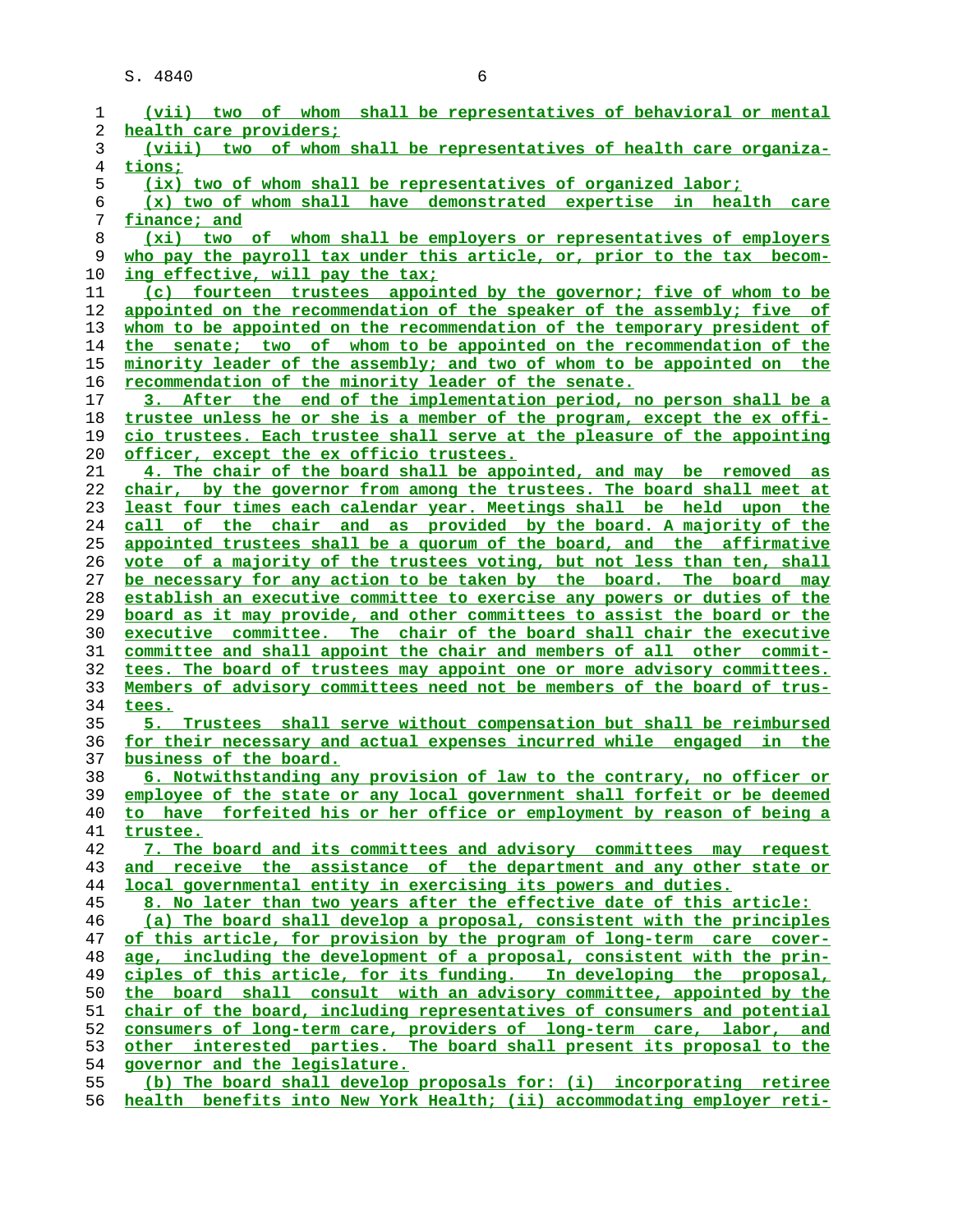| 1        | ree health benefits for people who have been members of New York Health                                                              |
|----------|--------------------------------------------------------------------------------------------------------------------------------------|
| 2        | but live as retirees out of the state; and (iii) accommodating employer                                                              |
| 3        | retiree health benefits for people who earned or accrued such benefits                                                               |
| 4        | while residing in the state prior to the implementation of New York                                                                  |
| 5        | Health and live as retirees out of the state.                                                                                        |
| 6        | (c) The board shall develop a proposal for New York Health coverage of                                                               |
| 7        | health care services covered under the workers' compensation law,                                                                    |
| 8        | including whether and how to continue funding for those services under                                                               |
| 9        | that law and whether and how to incorporate an element of experience                                                                 |
| 10       | rating.                                                                                                                              |
| 11       | § 5103. Eligibility and enrollment. 1. Every resident of the state                                                                   |
| 12       | shall be eligible and entitled to enroll as a member under the program.                                                              |
| 13       | 2. No member shall be required to pay any premium or other charge for                                                                |
| 14       | enrolling in or being a member under the program.                                                                                    |
| 15       | 3. A newborn child shall be enrolled as of the date of the child's                                                                   |
| 16       | birth if enrollment is done prior to the child's birth or within sixty                                                               |
| 17       | days after the child's birth.                                                                                                        |
| 18       | 4. The program shall provide for payment for health care services                                                                    |
| 19       | provided to members or individuals entitled to become members who have                                                               |
| 20       | not had a reasonable opportunity to enroll in the program, including                                                                 |
| 21       | newly arrived residents.                                                                                                             |
| 22       | § 5104. Benefits. 1. The program shall provide comprehensive health                                                                  |
| 23       | coverage to every member, which shall include all health care services                                                               |
| 24       | required to be covered under any of the following, without regard to                                                                 |
| 25       | whether the member would otherwise be eligible for or covered by the                                                                 |
| 26       | program or source referred to:                                                                                                       |
| 27       | (a) child health plus;                                                                                                               |
| 28       | (b) Medicaid;                                                                                                                        |
| 29       | (c) Medicare;                                                                                                                        |
| 30       | (d) article forty-four of this chapter or article thirty-two or                                                                      |
| 31       | forty-three of the insurance law:                                                                                                    |
| 32       |                                                                                                                                      |
|          | (e) article eleven of the civil service law, as of the date one year                                                                 |
| 33       | before the beginning of the implementation period;                                                                                   |
| 34       | (f) any cost incurred defined in paragraph one of subsection (a) of                                                                  |
| 35       | section fifty-one hundred two of the insurance law, provided that this                                                               |
| 36       | coverage shall not replace coverage under article fifty-one of the                                                                   |
| 37       | insurance law; and                                                                                                                   |
| 38       | (g) any additional health care service authorized to be added to the                                                                 |
| 39       | program's benefits by the program;                                                                                                   |
| 40       | (h) provided that none of the above shall include long term care,                                                                    |
| 41       | until a proposal under paragraph (a) of subdivision eight of section                                                                 |
| 42       | fifty-one hundred two of this article is enacted into law.                                                                           |
| 43       | 2. No member shall be required to pay any premium, deductible, co-pay-                                                               |
| 44       | ment or co-insurance under the program.                                                                                              |
| 45       | 3. The program shall provide for payment under the program for emer-                                                                 |
| 46       | gency and temporary health care services provided to members or individ-                                                             |
| 47       | uals entitled to become members who have not had a reasonable opportu-                                                               |
| 48<br>49 | nity to become a member or to enroll with a care coordinator.<br>§ 5105. Health care providers; care coordination; payment methodol- |
| 50       | ogies. 1. Choice of health care provider. (a) Any health care provider                                                               |
| 51       | qualified to participate under this section may provide health care                                                                  |
| 52       | services under the program, provided that the health care provider is                                                                |
| 53       | otherwise legally authorized to perform the health care service for the                                                              |
| 54       | individual and under the circumstances involved.                                                                                     |
| 55       | (b) A member may choose to receive health care services under the                                                                    |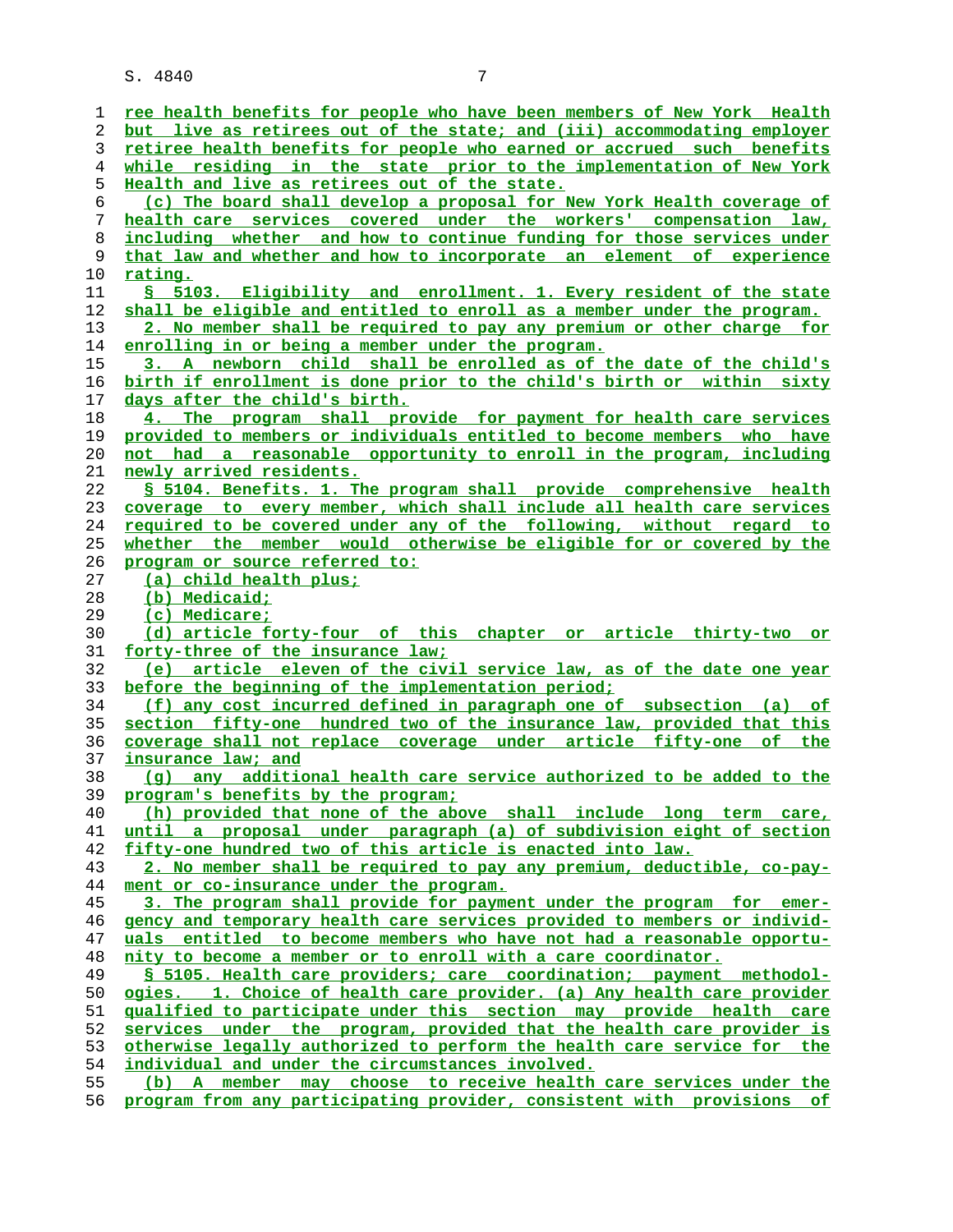**this article relating to care coordination and health care organiza- tions, the willingness or availability of the provider (subject to provisions of this article relating to discrimination), and the appro- priate clinically-relevant circumstances. 2. Care coordination. (a) Care coordination shall include, but not be limited to, managing, referring to, locating, coordinating, and monitoring health care services for the member to assure that all medically necessary health care services are made available to and are effectively used by the member in a timely manner, consistent with patient autonomy. Care coor- dination is not a requirement for prior authorization for health care services and referral shall not be required for a member to receive a health care service. (b) A care coordinator may be an individual or entity that is approved by the program that is: (i) a health care practitioner who is: (A) the member's primary care practitioner; (B) at the option of a female member, the member's provid- er of primary gynecological care; or (C) at the option of a member who has a chronic condition that requires specialty care, a specialist health care practitioner who regularly and continually provides treat- ment for that condition to the member; (ii) an entity licensed under article twenty-eight of this chapter or certified under article thirty-six of this chapter, a managed long term care plan under section forty-four hundred three-f of this chapter or other program model under paragraph (b) of subdivision seven of such section, or, with respect to a member who receives chronic mental health care services, an entity licensed under article thirty-one of the mental hygiene law or other entity approved by the commissioner in consultation with the commissioner of mental health; (iii) a health care organization; (iv) a Taft-Hartley fund, with respect to its members and their family members; provided that this provision shall not preclude a Taft-Hartley fund from becoming a care coordinator under subparagraph (v) of this paragraph or a health care organization under section fifty-one hundred six of this article; or (v) any not-for-profit or governmental entity approved by the program. (c) Health care services provided to a member shall not be subject to payment under the program unless the member is enrolled with a care coordinator at the time the health care service is provided, except where provided under subdivision three of section fifty-one hundred four of this article. Every member shall enroll with a care coordinator that agrees to provide care coordination to the member prior to receiving health care services to be paid for under the program. The member shall remain enrolled with that care coordinator until the member becomes enrolled with a different care coordinator or ceases to be a member. Members have the right to change their care coordinator on terms at least as permissive as the provisions of section three hundred sixty- four-j of the social services law relating to an individual changing his or her primary care provider or managed care provider. (d) Care coordination shall be provided to the member by the member's care coordinator. A care coordinator may employ or utilize the services of other individuals or entities to assist in providing care coordi- nation for the member, consistent with regulations of the commissioner. (e) A health care organization may establish rules relating to care coordination for members in the health care organization, different from this subdivision but otherwise consistent with this article and other**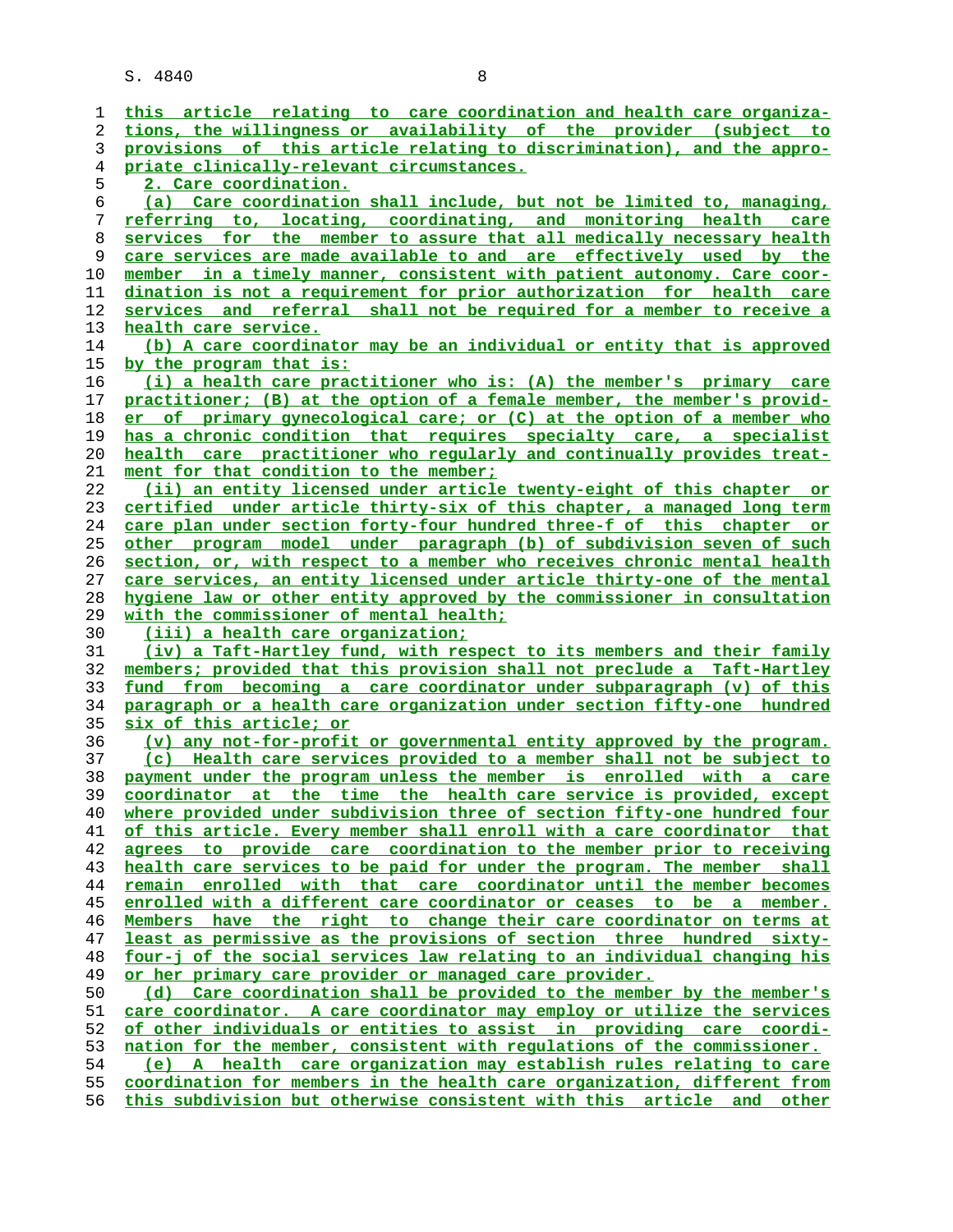**applicable laws. Nothing in this subdivision shall authorize any indi- vidual to engage in any act in violation of title eight of the education law. (f) The commissioner shall develop and implement procedures and stand- ards for an individual or entity to be approved to be a care coordinator in the program, including but not limited to procedures and standards relating to the revocation, suspension, limitation, or annulment of approval on a determination that the individual or entity is incompetent to be a care coordinator or has exhibited a course of conduct which is either inconsistent with program standards and regulations or which exhibits an unwillingness to meet such standards and regulations, or is a potential threat to the public health or safety. Such procedures and standards shall not limit approval to be a care coordinator in the program for economic purposes and shall be consistent with good profes- sional practice. In developing the procedures and standards, the commis- sioner shall: (i) consider existing standards developed by national accrediting and professional organizations; and (ii) consult with national and local organizations working on care coordination or similar models, including health care practitioners, hospitals, clinics, and consumers and their representatives. When developing and implementing standards of approval of care coordinators for individuals receiving chronic mental health care services, the commissioner shall consult with the commissioner of mental health. An individual or entity may not be a care coordinator unless the services included in care coordination are within the individual's professional scope of practice or the entity's legal authority. (g) To maintain approval under the program, a care coordinator must: (i) renew its status at a frequency determined by the commissioner; and (ii) provide data to the department as required by the commissioner to enable the commissioner to evaluate the impact of care coordinators on quality, outcomes and cost. 3. Health care providers. (a) The commissioner shall establish and maintain procedures and standards for health care providers to be quali- fied to participate in the program, including but not limited to proce- dures and standards relating to the revocation, suspension, limitation, or annulment of qualification to participate on a determination that the health care provider is an incompetent provider of specific health care services or has exhibited a course of conduct which is either inconsist- ent with program standards and regulations or which exhibits an unwill- ingness to meet such standards and regulations, or is a potential threat to the public health or safety. Such procedures and standards shall not limit health care provider participation in the program for economic purposes and shall be consistent with good professional practice. Any health care provider who is qualified to participate under Medicaid, child health plus or Medicare shall be deemed to be qualified to partic- ipate in the program, and any health care provider's revocation, suspen- sion, limitation, or annulment of qualification to participate in any of those programs shall apply to the health care provider's qualification to participate in the program; provided that a health care provider qualified under this sentence shall follow the procedures to become qualified under the program by the end of the implementation period. (b) The commissioner shall establish and maintain procedures and stan- dards for recognizing health care providers located out of the state for purposes of providing coverage under the program for out-of-state health**

**care services.**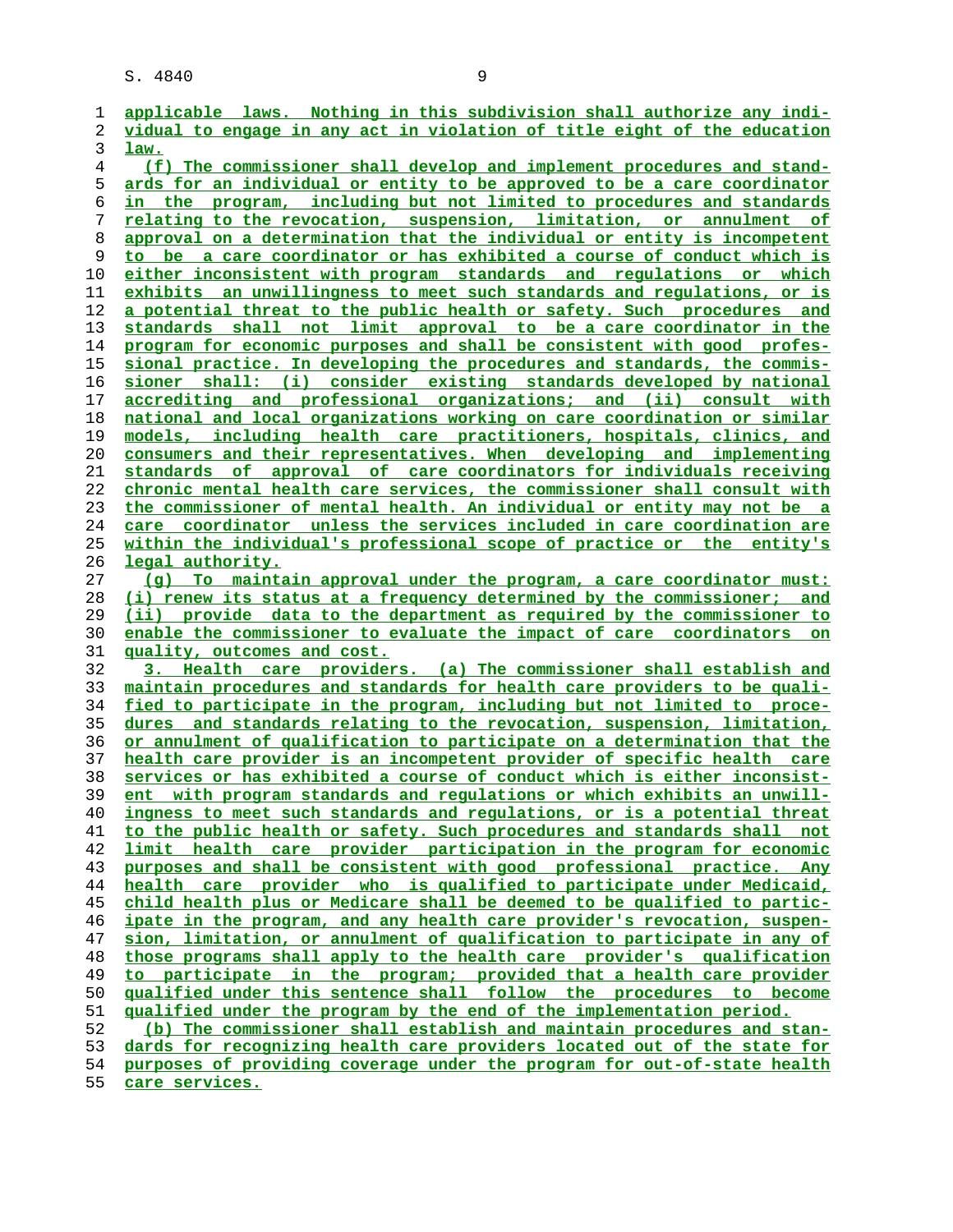**4. Payment for health care services. (a) The commissioner may estab- lish by regulation payment methodologies for health care services and care coordination provided to members under the program by participating providers, care coordinators, and health care organizations. There may be a variety of different payment methodologies, including those estab- lished on a demonstration basis. All payment rates under the program shall be reasonable and reasonably related to the cost of efficiently providing the health care service and assuring an adequate and accessi- ble supply of health care service. Until and unless another payment methodology is established, health care services provided to members under the program shall be paid for on a fee-for-service basis, except for care coordination. (b) The program shall engage in good faith negotiations with health care providers' representatives under title III of article forty-nine of this chapter, including, but not limited to, in relation to rates of payment and payment methodologies. (c) Notwithstanding any provision of law to the contrary, payment for drugs provided by pharmacies under the program shall be made pursuant to title one of article two-A of this chapter. However, the program shall provide for payment for prescription drugs under section 340B of the federal public service act where applicable. Payment for prescription drugs provided by health care providers other than pharmacies shall be pursuant to other provisions of this article. (d) Payment for health care services established under this article shall be considered payment in full. A participating provider shall not charge any rate in excess of the payment established under this article for any health care service under the program provided to a member and shall not solicit or accept payment from any member or third party for any such service except as provided under section fifty-one hundred nine of this article. However, this paragraph shall not preclude the program from acting as a primary or secondary payer in conjunction with another third-party payer where permitted under section fifty-one hundred nine of this article. (e) The program may provide in payment methodologies for payment for capital related expenses for specifically identified capital expendi- tures incurred by not-for-profit or governmental entities certified under article twenty-eight of this chapter. Any capital related expense generated by a capital expenditure that requires or required approval under article twenty-eight of this chapter must have received that approval for the capital related expense to be paid for under the program. (f) Payment methodologies and rates shall include a distinct component of reimbursement for direct and indirect graduate medical education as defined, calculated and implemented pursuant to section twenty-eight hundred seven-c of this chapter. (g) The commissioner shall provide by regulation for payment method- ologies and procedures for paying for out-of-state health care services. § 5106. Health care organizations. 1. A member may choose to enroll with and receive health care services under the program from a health care organization. 2. A health care organization shall be a not-for-profit or govern- mental entity that is approved by the commissioner that is: (a) an accountable care organization under article twenty-nine-E of this chapter; or (b) a Taft-Hartley fund (i) with respect to its members and their family members, and (ii) if allowed by applicable law and approved by**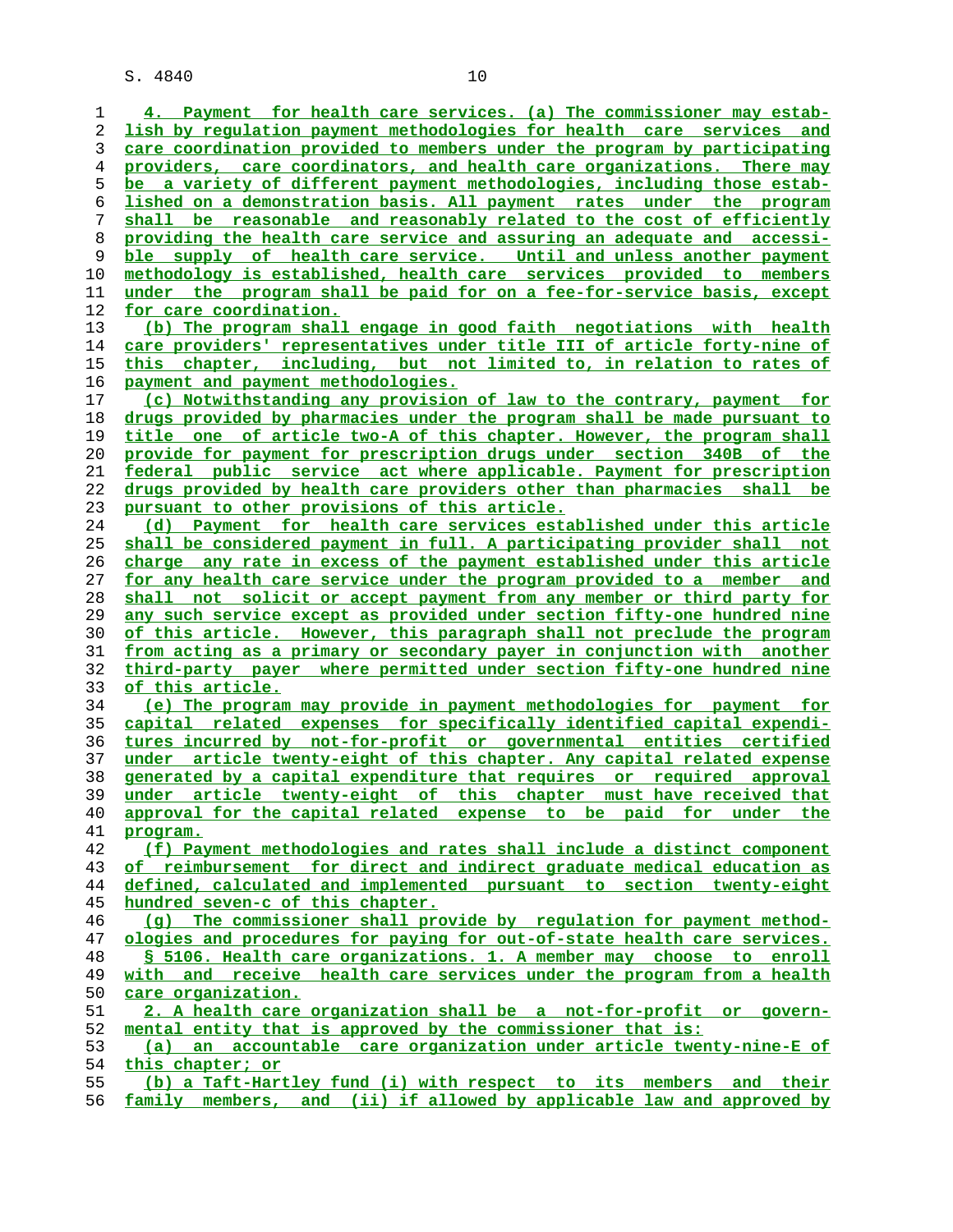| ı  | the commissioner, for other members of the program; provided that the    |
|----|--------------------------------------------------------------------------|
| 2  | commissioner shall provide by requlation that where a Taft-Hartley fund  |
| 3  | is acting under this subparagraph there are protections for health care  |
| 4  | providers and patients comparable to those applicable to accountable     |
| 5  | <u>care organizations.</u>                                               |
| 6  | 3. A health care organization may be responsible for all or part of      |
| 7  | the health care services to which its members are entitled under the     |
| 8  | program, consistent with the terms of its approval by the commissioner.  |
| 9  | 4. (a) The commissioner shall develop and implement procedures and       |
| 10 | standards for an entity to be approved to be a health care organization  |
| 11 | in the program, including but not limited to procedures and standards    |
| 12 | relating to the revocation, suspension, limitation, or annulment of      |
| 13 | approval on a determination that the entity is incompetent to be a       |
| 14 | health care organization or has exhibited a course of conduct which is   |
| 15 | either inconsistent with program standards and regulations or which      |
| 16 | exhibits an unwillingness to meet such standards and requlations, or is  |
| 17 | a potential threat to the public health or safety. Such procedures and   |
| 18 | standards shall not limit approval to be a health care organization in   |
| 19 | the program for economic purposes and shall be consistent with good      |
| 20 | professional practice. In developing the procedures and standards, the   |
| 21 | commissioner shall: (i) consider existing standards developed by         |
| 22 | national accrediting and professional organizations; and (ii) consult    |
| 23 | with national and local organizations working in the field of health     |
| 24 | care organizations, including health care practitioners, hospitals,      |
|    |                                                                          |
| 25 | clinics, and consumers and their representatives. When developing and    |
| 26 | implementing standards of approval of health care organizations, the     |
| 27 | commissioner shall consult with the commissioner of mental health and    |
| 28 | the commissioner of developmental disabilities.                          |
| 29 | (b) To maintain approval under the program, a health care organization   |
| 30 | must: (i) renew its status at a frequency determined by the commission-  |
| 31 | er; and (ii) provide data to the department as required by the commis-   |
| 32 | sioner to enable the commissioner to evaluate the health care organiza-  |
| 33 | tion in relation to quality of health care services, health care         |
| 34 | outcomes, and cost.                                                      |
| 35 | The commissioner shall make regulations relating to health care<br>5. .  |
| 36 | organizations consistent with and to ensure compliance with this arti-   |
| 37 | <u>cle.</u>                                                              |
| 38 | The provision of health care services directly or indirectly by a<br>б.  |
| 39 | health care organization through health care providers shall not be      |
| 40 | considered the practice of a profession under title eight of the educa-  |
| 41 | tion law by the health care organization.                                |
| 42 | § 5107. Program standards. 1. The commissioner shall establish           |
| 43 | requirements and standards for the program and for health care organiza- |
| 44 | tions, care coordinators, and health care providers, consistent with     |
| 45 | this article, including requirements and standards for, as applicable:   |
| 46 | (a) the scope, quality and accessibility of health care services;        |
| 47 | (b) relations between health care organizations or health care provid-   |
| 48 | ers and members; and                                                     |
| 49 | (c) relations between health care organizations and health care          |
| 50 | providers, including (i) credentialing and participation in the health   |
| 51 | care organization; and (ii) terms, methods and rates of payment.         |
| 52 | 2. Requirements and standards under the program shall include, but not   |
| 53 | be limited to, provisions to promote the following:                      |
| 54 | (a) simplification, transparency, uniformity, and fairness in health     |
| 55 | care provider credentialing and participation in health care organiza-   |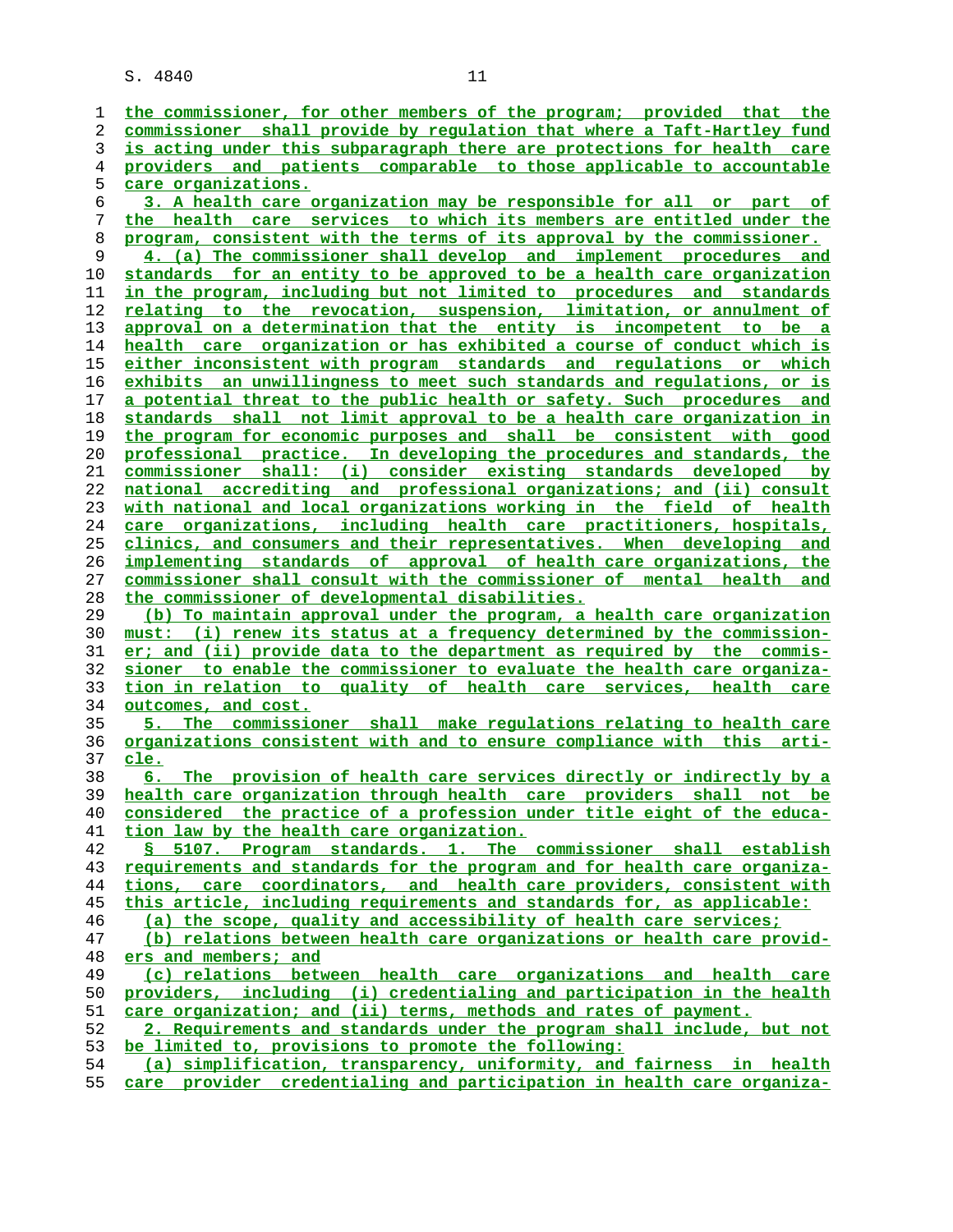| 1  | tion networks, referrals, payment procedures and rates, claims process-         |
|----|---------------------------------------------------------------------------------|
| 2  | ing, and approval of health care services, as applicable;                       |
| 3  | (b) primary and preventive care, care coordination, efficient and               |
| 4  | effective health care services, quality assurance, coordination and             |
| 5  | integration of health care services, including use of appropriate tech-         |
| 6  | nology, and promotion of public, environmental and occupational health;         |
| 7  | (c) elimination of health care disparities;                                     |
| 8  | (d) non-discrimination with respect to members and health care provid-          |
| 9  | ers on the basis of race, ethnicity, national origin, religion, disabil-        |
|    |                                                                                 |
| 10 | ity, age, sex, sexual orientation, gender identity or expression, or            |
| 11 | economic circumstances; provided that health care services provided             |
| 12 | under the program shall be appropriate to the patient's clinically-rele-        |
| 13 | vant circumstances; and                                                         |
| 14 | (e) accessibility of care coordination, health care organization                |
| 15 | services and health care services, including accessibility for people           |
| 16 | with disabilities and people with limited ability to speak or understand        |
| 17 | English, and the providing of care coordination, health care organiza-          |
| 18 | tion services and health care services in a culturally competent manner.        |
| 19 | 3. Any participating provider or care coordinator that is organized as          |
| 20 | a for-profit entity shall be required to meet the same requirements and         |
| 21 | standards as entities organized as not-for-profit entities, and payments        |
| 22 | under the program paid to such entities shall not be calculated to              |
| 23 | accommodate the generation of profit or revenue for dividends or other          |
|    | <u>return on investment or the payment of taxes that would not be paid by a</u> |
| 24 |                                                                                 |
| 25 | not-for-profit entity.                                                          |
| 26 | 4. Every participating provider shall furnish to the program such               |
| 27 | information to, and permit examination of its records by, the program,          |
| 28 | as may be reasonably required for purposes of reviewing accessibility           |
| 29 | and utilization of health care services, quality assurance, and cost            |
| 30 | containment, the making of payments, and statistical or other studies of        |
| 31 | the operation of the program or for protection and promotion of public,         |
| 32 | <u>environmental and occupational health.</u>                                   |
| 33 | 5. In developing requirements and standards and making other policy             |
| 34 | determinations under this article, the commissioner shall consult with          |
| 35 | representatives of members, health care providers, care coordinators,           |
| 36 | health care organizations and other interested parties.                         |
| 37 | 6. The program shall maintain the confidentiality of all data and               |
| 38 | other information collected under the program when such data would be           |
| 39 | normally considered confidential data between a patient and health care         |
| 40 | provider. Aggregate data of the program which is derived from confiden-         |
| 41 | tial data but does not violate patient confidentiality shall be public          |
| 42 | information.                                                                    |
| 43 | § 5108. Regulations. The commissioner may approve regulations and               |
| 44 | amendments thereto, under subdivision one of section fifty-one hundred          |
| 45 | two of this article. The commissioner may make regulations or amendments        |
| 46 | thereto to effectuate the provisions and purposes of this article on an         |
| 47 | emergency basis under section two hundred two of the state administra-          |
| 48 | tive procedure act, provided that such regulations or amendments shall          |
|    |                                                                                 |
| 49 | not become permanent unless adopted under subdivision one of section            |
| 50 | fifty-one hundred two of this article.                                          |
| 51 | § 5109. Provisions relating to federal health programs. 1. The commis-          |
| 52 | sioner shall seek all federal waivers and other federal approvals and           |
| 53 | arrangements and submit state plan amendments necessary to operate the          |
| 54 | program consistent with this article.                                           |
| 55 | 2. (a) The commissioner shall apply to the secretary of health and              |
| 56 | human services or other appropriate federal official for all waivers of         |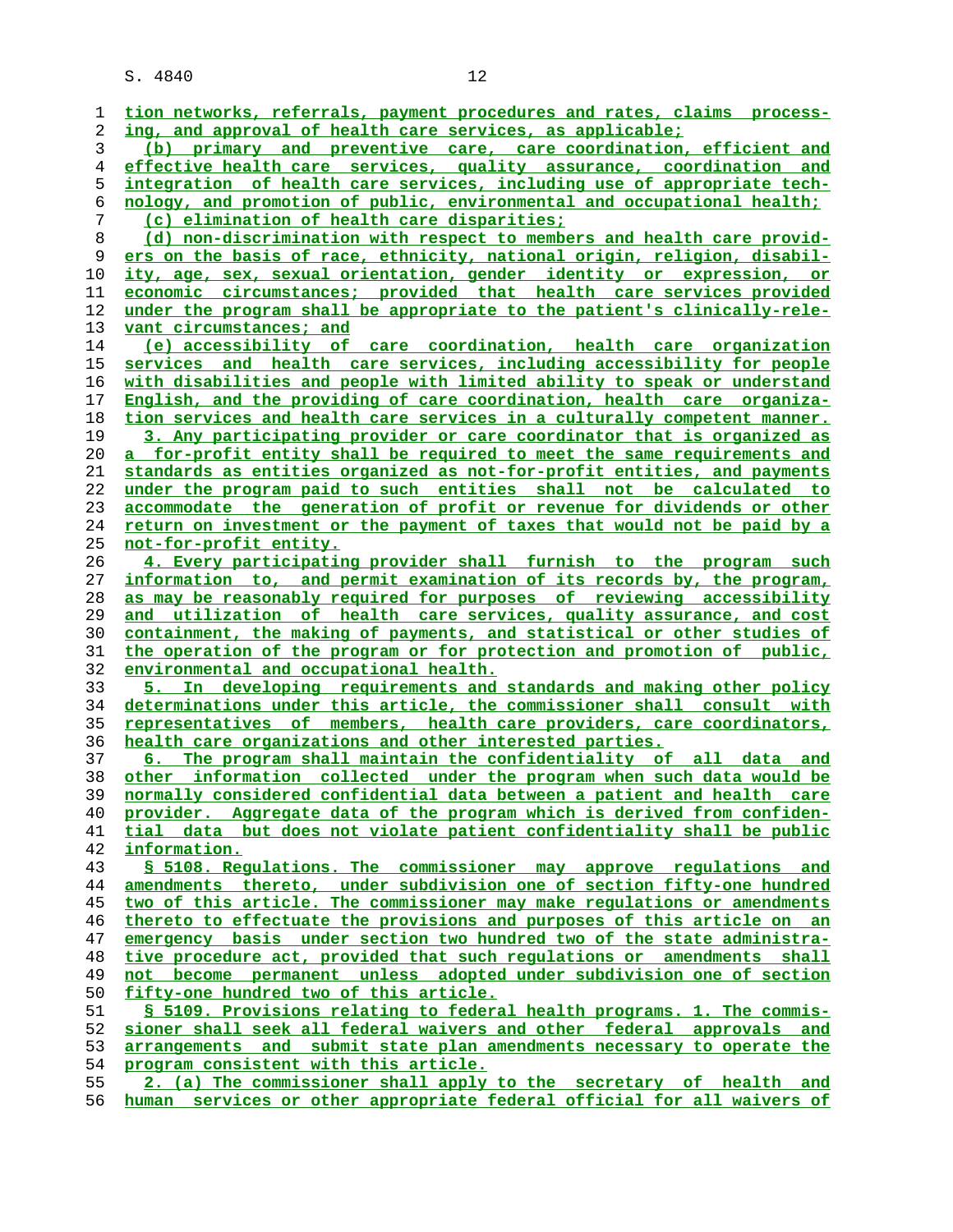**requirements, and make other arrangements, under Medicare, any federal- ly-matched public health program, the affordable care act, and any other federal programs that provide federal funds for payment for health care services, that are necessary to enable all New York Health members to receive all benefits under the program through the program to enable the state to implement this article and to receive and deposit all federal payments under those programs (including funds that may be provided in lieu of premium tax credits, cost-sharing subsidies, and small business tax credits) in the state treasury to the credit of the New York Health trust fund created under section eighty-nine-i of the state finance law and to use those funds for the New York Health program and other provisions under this article. To the extent possible, the commissioner shall negotiate arrangements with the federal government in which bulk or lump-sum federal payments are paid to New York Health in place of federal spending or tax benefits for federally-matched health programs or federal health programs. (b) The commissioner may require members or applicants to be members to provide information necessary for the program to comply with any waiver or arrangement under this subdivision. 3. (a) If actions taken under subdivision two of this section do not accomplish all results intended under that subdivision, then this subdi- vision shall apply and shall authorize additional actions to effectively implement New York Health to the maximum extent possible as a single- payer program consistent with this article. (b) The commissioner may take actions consistent with this article to enable New York Health to administer Medicare in New York state and to be a provider of drug coverage under Medicare part D for eligible members of New York Health. (c) The commissioner may waive or modify the applicability of provisions of this section relating to any federally-matched public health program or Medicare as necessary to implement any waiver or arrangement under this section or to maximize the benefit to the New York Health program under this section, provided that the commissioner, in consultation with the director of the budget, shall determine that such waiver or modification is in the best interests of the members affected by the action and the state. (d) The commissioner may apply for coverage under any federally- matched public health program on behalf of any member and enroll the member in the federally-matched public health program or Medicare if the member is eligible for it. Enrollment in a federally-matched public health program or Medicare shall not cause any member to lose any health care service provided by the program or diminish any right the member would otherwise have. (e) The commissioner shall by regulation increase the income eligibil- ity level, increase or eliminate the resource test for eligibility, simplify any procedural or documentation requirement for enrollment, and increase the benefits for any federally-matched public health program, and for any program to reduce or eliminate an individual's coinsurance, cost-sharing or premium obligations or increase an individual's eligi- bility for any federal financial support related to Medicare or the affordable care act notwithstanding any law or regulation to the contra- ry. The commissioner may act under this paragraph upon a finding, approved by the director of the budget, that the action (i) will help to increase the number of members who are eligible for and enrolled in federally-matched public health programs, or for any program to reduce or eliminate an individual's coinsurance, cost-sharing or premium obli-**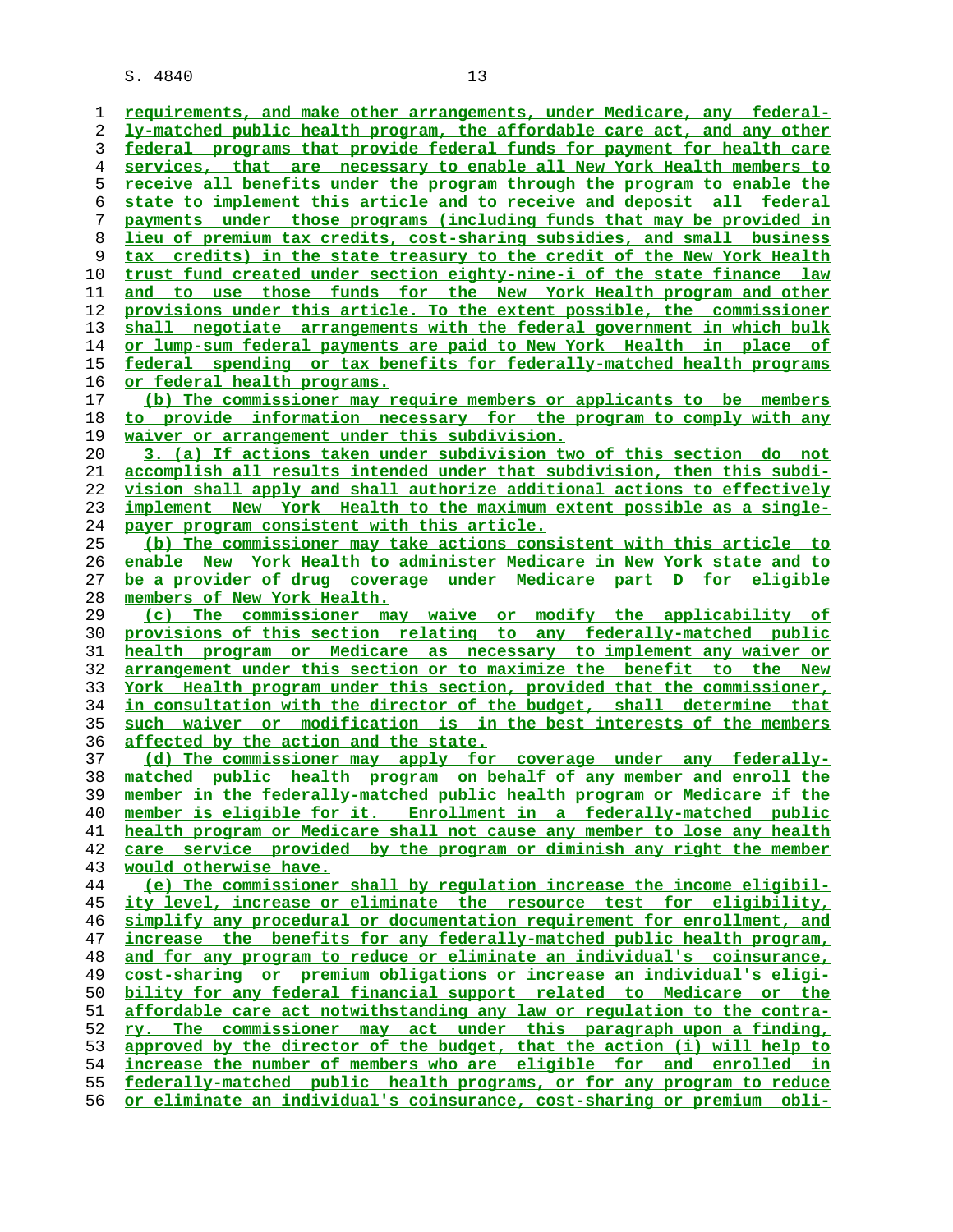**gations or increase an individual's eligibility for any federal finan- cial support related to Medicare or the affordable care act; (ii) will not diminish any individual's access to any health care service or right the individual would otherwise have; (iii) is in the interest of the program; and (iv) does not require or has received any necessary federal waivers or approvals to ensure federal financial participation. Actions under this paragraph shall not apply to eligibility for payment for long term care. (f) To enable the commissioner to apply for coverage under any feder- ally-matched public health program or Medicare on behalf of any member and enroll the member in the federally-matched public health program or Medicare if the member is eligible for it, the commissioner may require that every member or applicant to be a member shall provide information to enable the commissioner to determine whether the applicant is eligi- ble for a federally-matched public health program and for Medicare (and any program or benefit under Medicare). The program shall make a reason- able effort to notify members of their obligations under this paragraph. After a reasonable effort has been made to contact the member, the member shall be notified in writing that he or she has sixty days to provide such required information. If such information is not provided within the sixty day period, the member's coverage under the program may be terminated. (g) As a condition of continued eligibility for health care services under the program, a member who is eligible for benefits under Medicare shall enroll in Medicare, including parts A, B and D. (h) The program shall provide premium assistance for all members enrolling in a Medicare part D drug coverage under section 1860D of Title XVIII of the federal social security act limited to the low-income benchmark premium amount established by the federal centers for Medicare and Medicaid services and any other amount which such agency establishes under its de minimis premium policy, except that such payments made on behalf of members enrolled in a Medicare advantage plan may exceed the low-income benchmark premium amount if determined to be cost effective to the program. (i) If the commissioner has reasonable grounds to believe that a member could be eligible for an income-related subsidy under section 1860D-14 of Title XVIII of the federal social security act, the member shall provide, and authorize the program to obtain, any information or documentation required to establish the member's eligibility for such subsidy, provided that the commissioner shall attempt to obtain as much of the information and documentation as possible from records that are available to him or her. (j) The program shall make a reasonable effort to notify members of their obligations under this subdivision. After a reasonable effort has been made to contact the member, the member shall be notified in writing that he or she has sixty days to provide such required information. If such information is not provided within the sixty day period, the member's coverage under the program may be terminated. § 5110. Additional provisions. 1. The commissioner shall contract with not-for-profit organizations to provide: (a) consumer assistance to individuals with respect to selection of a care coordinator or health care organization, enrolling, obtaining health care services, disenrolling, and other matters relating to the program;**

**(b) health care provider assistance to health care providers providing and seeking or considering whether to provide, health care services**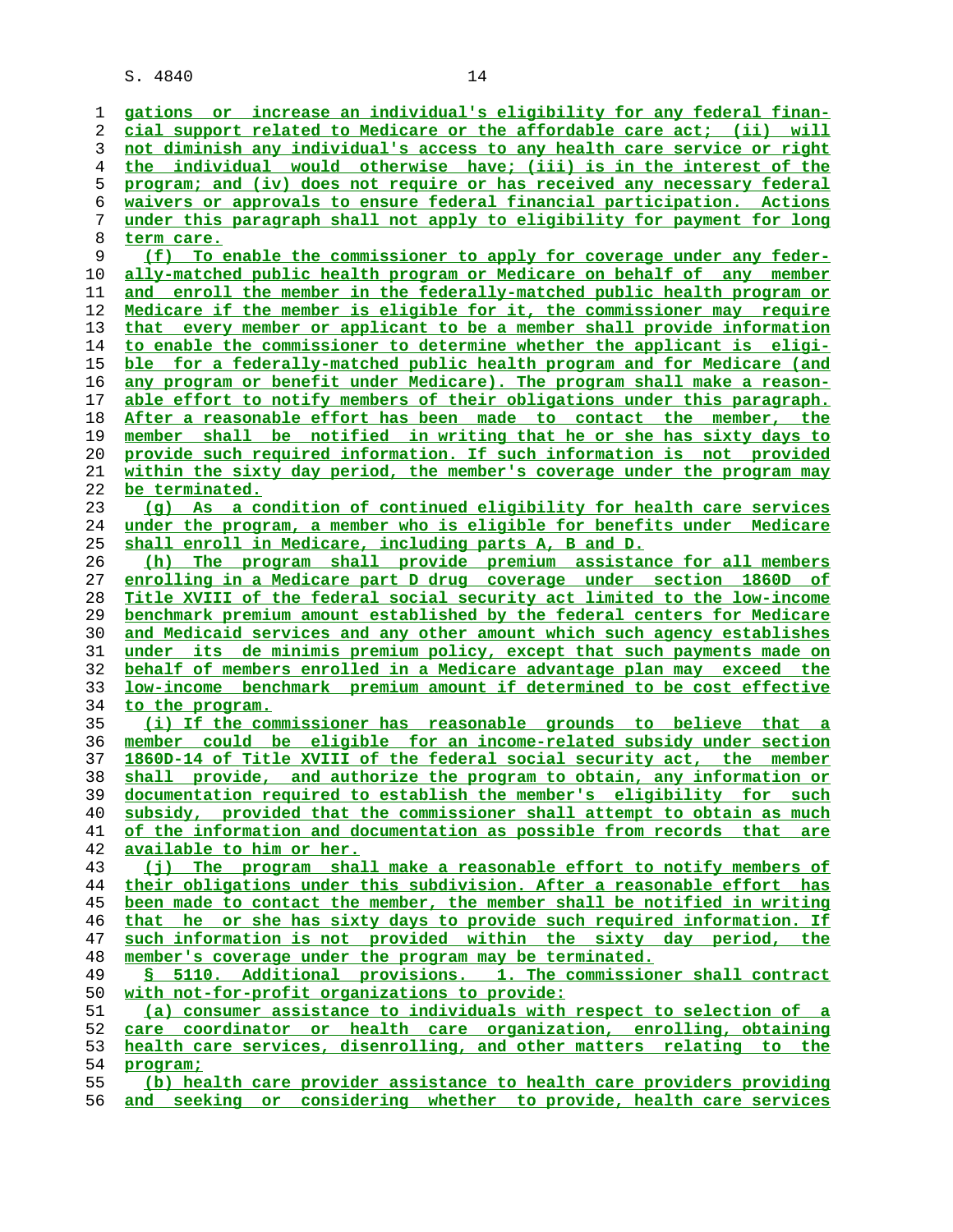| 1        | under the program, with respect to participating in a health care organ-                                                                             |
|----------|------------------------------------------------------------------------------------------------------------------------------------------------------|
| 2        | ization and dealing with a health care organization; and                                                                                             |
| 3        | (c) care coordinator assistance to individuals and entities providing                                                                                |
| 4        | and seeking or considering whether to provide, care coordination to                                                                                  |
| 5        | members.                                                                                                                                             |
| 6        | 2. The commissioner shall provide grants from funds in the New York                                                                                  |
| 7        | Health trust fund or otherwise appropriated for this purpose, to health                                                                              |
| 8        | systems agencies under section twenty-nine hundred four-b of this chap-                                                                              |
| 9        | ter to support the operation of such health systems agencies.                                                                                        |
| 10       | 3. The commissioner shall provide funds from the New York Health trust                                                                               |
| 11<br>12 | <u>fund or otherwise appropriated for this purpose to the commissioner of</u><br>labor for a program for retraining and assisting job transition for |
| 13       | individuals employed or previously employed in the field of health                                                                                   |
| 14       | insurance and other third-party payment for health care or providing                                                                                 |
| 15       | services to health care providers to deal with third-party payers for                                                                                |
| 16       | health care, whose jobs may be or have been ended as a result of the                                                                                 |
| 17       | implementation of the New York Health program, consistent with otherwise                                                                             |
| 18       | applicable law.                                                                                                                                      |
| 19       | 4. The commissioner shall, directly and through grants to not-for-pro-                                                                               |
| 20       | fit entities, conduct programs using data collected through the New York                                                                             |
| 21       | Health program, to promote and protect public, environmental and occupa-                                                                             |
| 22       | tional health, including cooperation with other data collection and                                                                                  |
| 23       | research programs of the department, consistent with this article and                                                                                |
| 24       | otherwise applicable law.                                                                                                                            |
| 25       | § 5111. Regional advisory councils. 1. The New York Health regional                                                                                  |
| 26       | advisory councils (each referred to in this article as a "regional advi-                                                                             |
| 27       | sory council") are hereby created in the department.                                                                                                 |
| 28       | 2. There shall be a regional advisory council established in each of                                                                                 |
| 29       | the following regions:                                                                                                                               |
| 30       | (a) Long Island, consisting of Nassau and Suffolk counties;                                                                                          |
| 31       | (b) New York City;                                                                                                                                   |
| 32       | (c) Hudson Valley, consisting of Delaware, Dutchess, Orange, Putnam,                                                                                 |
| 33       | <u>Rockland, Sullivan, Ulster, Westchester counties;</u>                                                                                             |
| 34       | (d) Northern, consisting of Albany, Clinton, Columbia, Essex, Frank-                                                                                 |
| 35       | lin, Fulton, Greene, Hamilton, Montgomery, Otsego, Rensselaer, Saratoga,                                                                             |
| 36       | Schenectady, Schoharie, Warren, Washington counties;                                                                                                 |
| 37       | (e) Central, consisting of Broome, Cayuga, Chemung, Chenango, Cort-                                                                                  |
| 38       | land, Herkimer, Jefferson, Lewis, Livingston, Madison, Monroe, Oneida,                                                                               |
| 39       | Onondaga, Ontario, Oswego, Schuyler, Seneca, St. Lawrence, Steuben,                                                                                  |
| 40       | Tioga, Tompkins, Wayne, Yates counties; and                                                                                                          |
| 41       | (f) Western, consisting of Allegany, Cattaraugus, Chautaugua, Erie,                                                                                  |
| 42<br>43 | Genesee, Niagara, Orleans, Wyoming counties.<br>3. Each regional advisory council shall be composed of not fewer than                                |
| 44       | twenty-seven members, as determined by the commissioner and the board,                                                                               |
| 45       | as necessary to appropriately represent the diverse needs and concerns                                                                               |
| 46       | of the region. Members of a regional advisory council shall be residents                                                                             |
| 47       | of or have their principal place of business in the region served by the                                                                             |
| 48       | <u>regional</u> advisory council.                                                                                                                    |
| 49       | 4. Appointment of members of the regional advisory councils.                                                                                         |
| 50       | (a) The twenty-seven members shall be appointed as follows:                                                                                          |
| 51       | (i) nine members shall be appointed by the governor;                                                                                                 |
| 52       | (ii) six members shall be appointed by the governor on the recommenda-                                                                               |
| 53       | tion of the speaker of the assembly;                                                                                                                 |
| 54       | (iii) six members shall be appointed by the governor on the recommen-                                                                                |

**dation of the temporary president of the senate;**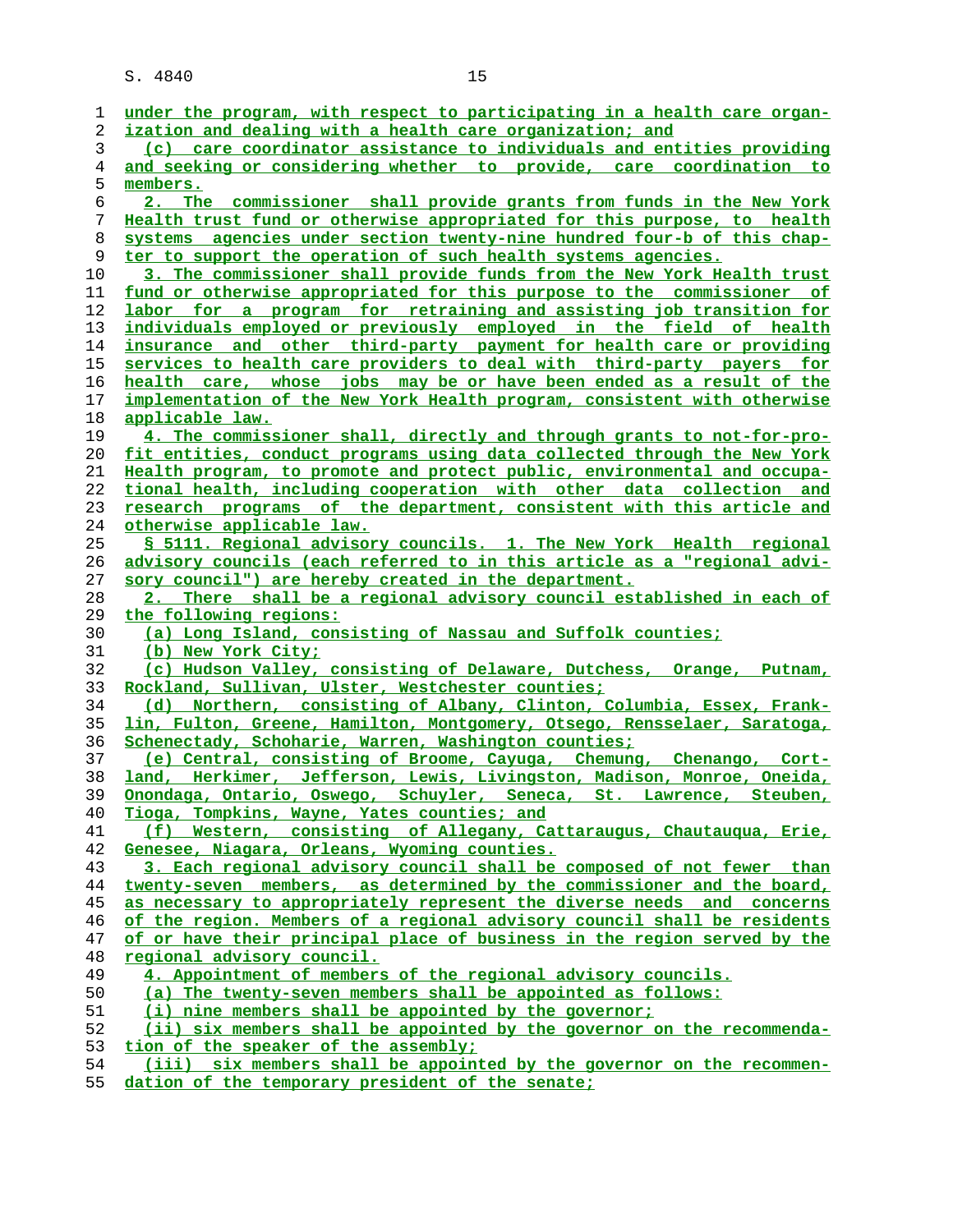| 1  | (iv) three members shall be appointed by the governor on the recommen-        |
|----|-------------------------------------------------------------------------------|
| 2  | dation of the minority leader of the assembly; and                            |
| 3  | (v) three members shall be appointed by the governor on the recommen-         |
| 4  | dation of the minority leader of the senate. Where a regional advisory        |
| 5  | council has more than twenty-seven members, the additional members shall      |
| 6  | be appointed and recommended by these officials in the same proportion        |
| 7  | as the twenty-seven members.                                                  |
| 8  | Where a regional advisory council has more than twenty-seven members,         |
| 9  | additional members shall be appointed and recommended by these officials      |
| 10 | in the same proportion as the twenty-seven members.                           |
| 11 | (b) Regional advisory council membership shall include but not be             |
| 12 | limited to:                                                                   |
| 13 | (i) representatives of health care consumer advocacy organizations            |
| 14 | with a regional constituency, who shall represent at least one third of       |
| 15 | the membership of each regional council;                                      |
| 16 | (ii) representatives of professional organizations representing physi-        |
|    |                                                                               |
| 17 | cians;                                                                        |
| 18 | (iii) representatives of professional organizations representing              |
| 19 | health care professionals other than physicians:                              |
| 20 | (iv) representatives of general hospitals, including public hospitals;        |
| 21 | (v) representatives of community health centers;                              |
| 22 | (vi) representatives of health care organizations;                            |
| 23 | (vii) representatives of organized labor; and                                 |
| 24 | (viii) representatives of municipal and county government.                    |
| 25 | 5. Members of a regional advisory council shall be appointed for terms        |
| 26 | of three years provided, however, that of the members first appointed,        |
| 27 | <u>one-third shall be appointed for one year terms and one-third shall be</u> |
| 28 | appointed for two year terms. Vacancies shall be filled in the same           |
| 29 | manner as original appointments for the remainder of any unexpired term.      |
| 30 | No person shall be an appointed member of a regional advisory council         |
| 31 | for more than six years in any period of twelve consecutive years.            |
| 32 | 6. Members of the regional advisory councils shall serve without              |
| 33 | compensation but shall be reimbursed for their necessary and actual           |
| 34 | expenses incurred while engaged in the business of the advisory coun-         |
| 35 | cils. The program shall provide financial support for such expenses and       |
| 36 | other expenses of the regional advisory councils.                             |
| 37 | 7. Each regional advisory council shall meet at least quarterly. Each         |
| 38 | regional advisory council may form committees to assist it in its work.       |
| 39 | Members of a committee need not be members of the regional advisory           |
| 40 | council. The New York City regional advisory council shall form a             |
| 41 | committee for each borough of New York City, to assist the regional           |
| 42 | advisory council in its work as it relates particularly to that borough.      |
| 43 | 8. Each regional advisory council shall advise the commissioner, the          |
| 44 | board, the governor and the legislature on all matters relating to the        |
| 45 | development and implementation of the New York Health program.                |
| 46 | 9. Each regional advisory council shall adopt, and from time to time          |
| 47 | revise, a community health improvement plan for its region for the            |
| 48 | purpose of:                                                                   |
| 49 | (a) promoting the delivery of health care services in the region,             |
| 50 | improving the quality and accessibility of care, including cultural           |
| 51 | competency, clinical integration of care between service providers            |
| 52 | including but not limited to physical, mental, and behavioral health,         |
| 53 | physical and developmental disability services, and long-term care;           |
| 54 | (b) facility and health services planning in the region;                      |
| cс |                                                                               |

**(c) identifying gaps in regional health care services; and**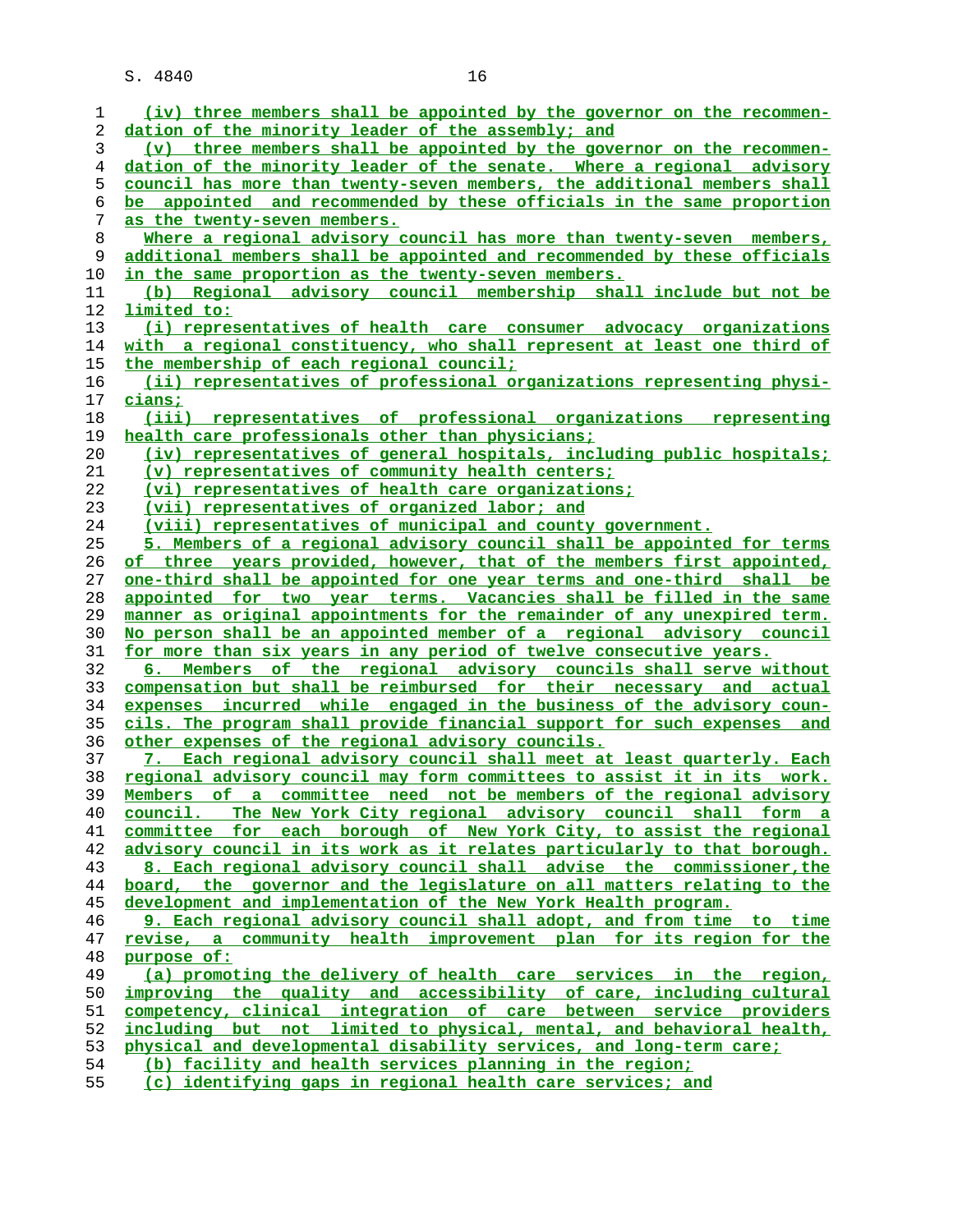1 **(d) promoting increased public knowledge and responsibility regarding** 2 **the availability and appropriate utilization of health care services.** 3 **Each community health improvement plan shall be submitted to the commis-** 4 **sioner and the board and shall be posted on the department's website.** 5 **10. Each regional advisory council shall hold at least four public** 6 **hearings annually on matters relating to the New York Health program and** 7 **the development and implementation of the community health improvement** 8 **plan.** 9 **11. Each regional advisory council shall publish an annual report to** 10 **the commissioner and the board on the progress of the community health** 11 **improvement plan. These reports shall be posted on the department's** 12 **website.** 13 **12. All meetings of the regional advisory councils and committees** 14 **shall be subject to article six of the public officers law.** 15 § 4. Financing of New York Health. 1. The governor shall submit to the 16 legislature a revenue plan and legislative bills to implement the plan 17 (referred to collectively in this section as the "revenue proposal") to 18 provide the revenue necessary to finance the New York Health program, as 19 created by article 51 of the public health law (referred to in this 20 section as the "program"), taking into consideration anticipated federal 21 revenue available for the program. The revenue proposal shall be submit- 22 ted to the legislature as part of the executive budget under article VII 23 of the state constitution, for the fiscal year commencing on the first 24 day of April in the calendar year after this act shall become a law. In 25 developing the revenue proposal, the governor shall consult with appro- 26 priate officials of the executive branch; the temporary president of the 27 senate; the speaker of the assembly; the chairs of the fiscal and health 28 committees of the senate and assembly; and representatives of business, 29 labor, consumers and local government. 30 2. (a) Basic structure. The basic structure of the revenue proposal 31 shall be as follows: Revenue for the program shall come from two premi- 32 ums (referred to collectively in this section as the "premiums"). First, 33 there shall be a progressively graduated premium on all payroll and 34 self-employed income (referred to in this section as the "payroll premi- 35 um"), paid by employers, employees and self-employed, similar to the 36 Medicare tax. Higher brackets of income subject to this premium shall be 37 assessed at a higher marginal rate than lower brackets. Second, there 38 shall be a progressively graduated premium on taxable income (such as 39 interest, dividends, and capital gains) not subject to the payroll 40 premium (referred to in this section as the "non-payroll premium"). The 41 premiums will be set at levels anticipated to produce sufficient revenue 42 to finance the program and other provisions of article 51 of the public 43 health law, to be scaled up as enrollment grows, taking into consider- 44 ation anticipated federal revenue available for the program. Provision 45 shall be made for state residents (who are eligible for the program) who 46 are employed out-of-state, and non-residents (who are not eligible for 47 the program) who are employed in the state. 48 (b) Payroll premium. The income to be subject to the payroll premium 49 shall be all income subject to the Medicare tax. The premium shall be 50 set at a percentage of that income, which shall be progressively gradu- 51 ated, so the percentage is higher on higher brackets of income. For 52 employed individuals, the employer shall pay eighty percent of the 53 premium and the employee shall pay twenty percent of the premium, except

 54 that an employer may agree to pay all or part of the employee's share. 55 A self-employed individual shall pay the full premium.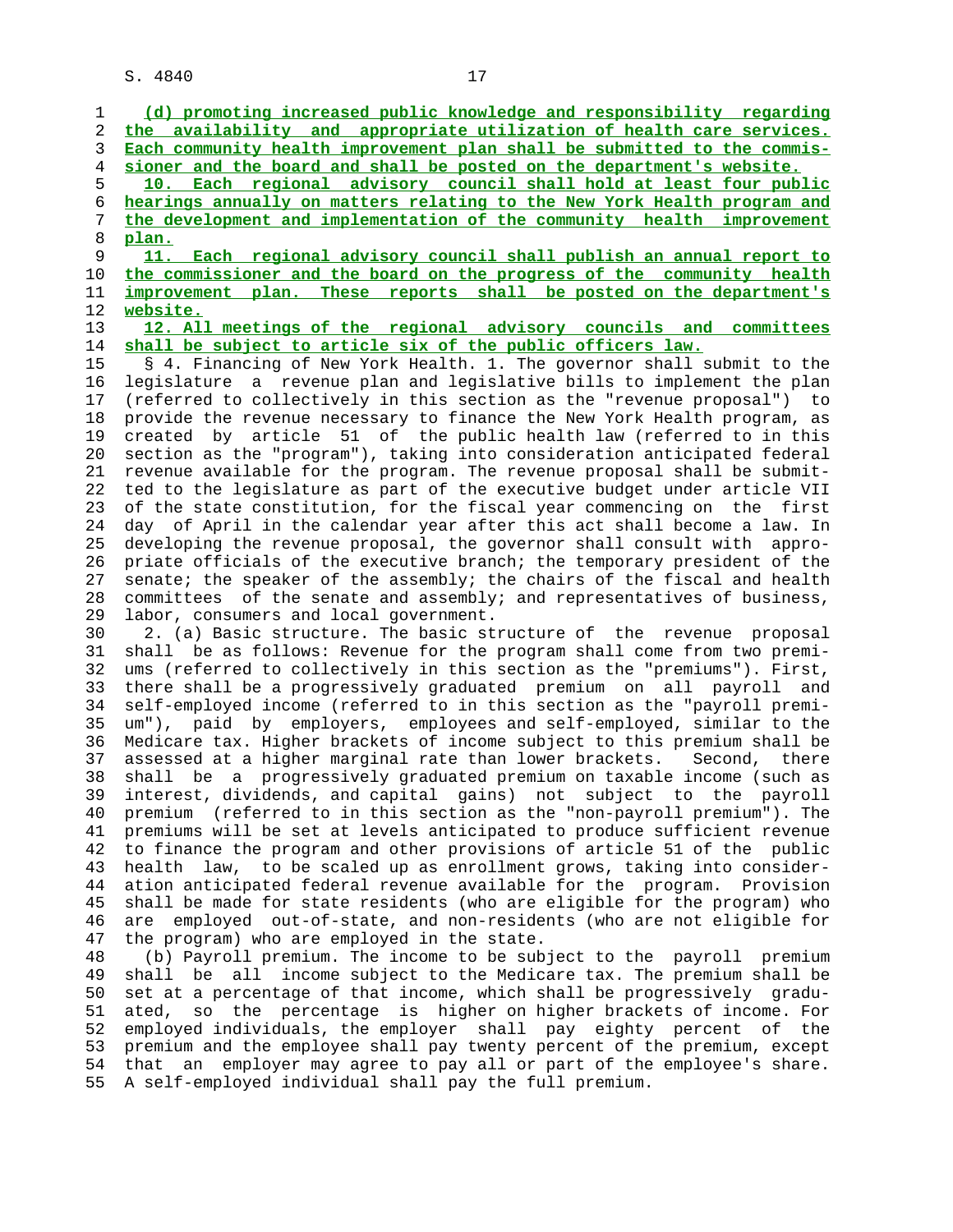1 (c) Non-payroll income premium. There shall be a premium on upper- 2 bracket taxable personal income that is not subject to the payroll 3 premium. It shall be set at a percentage of that income, which shall be 4 progressively graduated, so the percentage is higher on higher brackets 5 of income.

 6 (d) Phased-in rates. Early in the program, when enrollment is growing, 7 the amount of the premiums shall be at an appropriate level, and shall 8 be raised as anticipated enrollment grows, to cover the actual cost of 9 the program and other provisions of article 51 of the public health law. 10 The revenue proposal shall include a mechanism for determining the rates 11 of the premiums.

 12 (e) Cross-border employees. (i) State residents employed out-of-state. 13 If an individual is employed out-of-state by an employer that is subject 14 to New York state law, the employer and employee shall be required to 15 pay the payroll premium as to that employee as if the employment were in 16 the state. If an individual is employed out-of-state by an employer that 17 is not subject to New York state law, either (A) the employer and 18 employee shall voluntarily comply with the premium or (B) the employee 19 shall pay the premium as if he or she were self-employed.

 20 (ii) Out-of-state residents employed in the state. (A) The payroll 21 premium shall apply to any out-of-state resident who is employed or 22 self-employed in the state. (B) In the case of an out-of-state resident 23 who is employed or self-employed in the state, such individual and indi- 24 vidual's employer shall be able to take a credit against the payroll 25 premiums they would otherwise pay, as to the individual for amounts they 26 spend on health benefits for the individual that would otherwise be 27 covered by the program if the individual were a member of the program. 28 For employers, the credit shall be available regardless of the form of 29 the health benefit (e.g., health insurance, a self-insured plan, direct 30 services, or reimbursement for services), to make sure that the revenue 31 proposal does not relate to employment benefits in violation of the 32 federal ERISA. For non-employment-based spending by individuals, the 33 credit shall be available for and limited to spending for health cover- 34 age (not out-of-pocket health spending). The credit shall be available 35 without regard to how little is spent or how sparse the benefit. The 36 credit may only be taken against the payroll premiums. Any excess amount 37 may not be applied to other tax liability. For employment-based health 38 benefits, the credit shall be distributed between the employer and 39 employee in the same proportion as the spending by each for the benefit. 40 The employer and employee may each apply their respective portion of the 41 credit to their respective portion of the premium. If any provision of 42 this clause or any application of it shall be ruled to violate federal 43 ERISA, the provision or the application of it shall be null and void and 44 the ruling shall not affect any other provision or application of this 45 section or the act that enacted it.

 46 3. The revenue proposal shall include a plan and legislative 47 provisions for ending the requirement for local social services 48 districts to pay part of the cost of Medicaid and replacing those 49 payments with revenue from the premiums under the revenue proposal.

 50 4. To the extent that the revenue proposal differs from the terms of 51 subdivision two of this section, the revenue proposal shall state how it 52 differs from those terms and reasons for and the effects of the differ- 53 ences.

 54 5. All revenue from the premiums shall be deposited in the New York 55 Health trust fund account under section 89-i of the state finance law.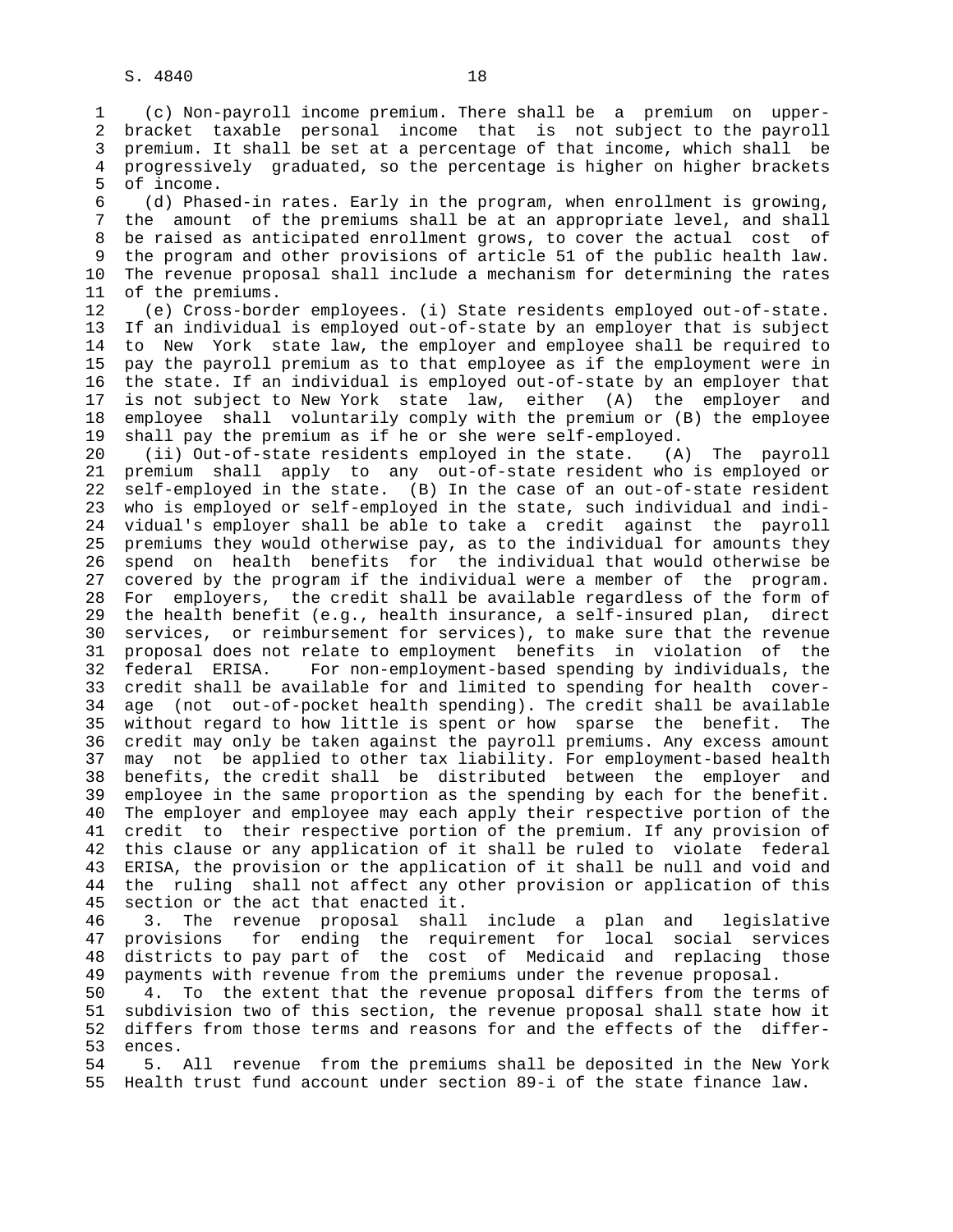| 1              | § 5. Article 49 of the public health law is amended by adding a new                                                                              |
|----------------|--------------------------------------------------------------------------------------------------------------------------------------------------|
| 2              | title 3 to read as follows:                                                                                                                      |
| 3              | TITLE III                                                                                                                                        |
| $\overline{4}$ | COLLECTIVE NEGOTIATIONS BY HEALTH CARE PROVIDERS WITH                                                                                            |
| 5              | <b>NEW YORK HEALTH</b>                                                                                                                           |
| 6              | Section 4920. Definitions.                                                                                                                       |
| 7              | 4921. Collective negotiation authorized.                                                                                                         |
| 8              | 4922. Collective negotiation requirements.                                                                                                       |
| 9              | 4923. Requirements for health care providers' representative.                                                                                    |
| 10             | 4924. Certain collective action prohibited.                                                                                                      |
| 11             | 4925. Fees.                                                                                                                                      |
| 12             | 4926. Confidentiality.                                                                                                                           |
| 13             | 4927. Severability and construction.                                                                                                             |
| 14             | § 4920. Definitions. For purposes of this title:                                                                                                 |
| 15             | 1. "New York Health" means the program under article fifty-one of this                                                                           |
| 16             | <u>chapter.</u>                                                                                                                                  |
| 17             | 2. "Person" means an individual, association, corporation, or any                                                                                |
| 18             | other legal entity.                                                                                                                              |
| 19             | 3. "Health care providers' representative" means a third party that is                                                                           |
| 20             | authorized by health care providers to negotiate on their behalf with                                                                            |
| 21             | New York Health over terms and conditions affecting those health care                                                                            |
| 22             | providers.                                                                                                                                       |
| 23             | 4. "Strike" means a work stoppage in part or in whole, direct or indi-                                                                           |
| 24             | rect, by a body of workers to gain compliance with demands made on an                                                                            |
| 25             | employer.                                                                                                                                        |
| 26             | "Health care provider" means a person who is licensed, certified,<br>5.                                                                          |
| 27             | registered or authorized to practice a health care profession pursuant                                                                           |
| 28             | to title eight of the education law and who practices that profession as                                                                         |
| 29             | a health care provider as an independent contractor or who is an owner,                                                                          |
| 30             | officer, shareholder, or proprietor of a health care provider; or an                                                                             |
| 31             | entity that employs or utilizes health care providers to provide health                                                                          |
| 32             | care services, including but not limited to a hospital licensed under                                                                            |
| 33             | article twenty-eight of this chapter or an accountable care organization                                                                         |
| 34             | under article twenty-nine-E of this chapter. A health care provider                                                                              |
| 35             | under title eight of the education law who practices as an employee of a                                                                         |
| 36             | health care provider shall not be deemed a health care provider for                                                                              |
| 37             | purposes of this title.                                                                                                                          |
| 38             | § 4921. Collective negotiation authorized. 1. Health care providers                                                                              |
| 39             | may meet and communicate for the purpose of collectively negotiating                                                                             |
| 40             | with New York Health on any matter relating to New York Health, includ-                                                                          |
| 41             | ing but not limited to rates of payment and payment methodologies.                                                                               |
| 42<br>43       | 2. Nothing in this section shall be construed to allow or authorize an<br>alteration of the terms of the internal and external review procedures |
| 44             |                                                                                                                                                  |
|                | set forth in law.                                                                                                                                |
| 45<br>46       | 3. Nothing in this section shall be construed to allow a strike of New<br>York Health by health care providers.                                  |
| 47             | 4. Nothing in this section shall be construed to allow or authorize                                                                              |
| 48             | terms or conditions which would impede the ability of New York Health to                                                                         |
| 49             | obtain or retain accreditation by the national committee for quality                                                                             |
| 50             | assurance or a similar body or to comply with applicable state or feder-                                                                         |
| 51             | <u>al law.</u>                                                                                                                                   |
| 52             | § 4922. Collective negotiation requirements. 1. Collective negotiation                                                                           |
| 53             | rights granted by this title must conform to the following requirements:                                                                         |
| 54             | (a) health care providers may communicate with other health care                                                                                 |
| 55             | providers regarding the terms and conditions to be negotiated with New                                                                           |
| 56             | York Health;                                                                                                                                     |
|                |                                                                                                                                                  |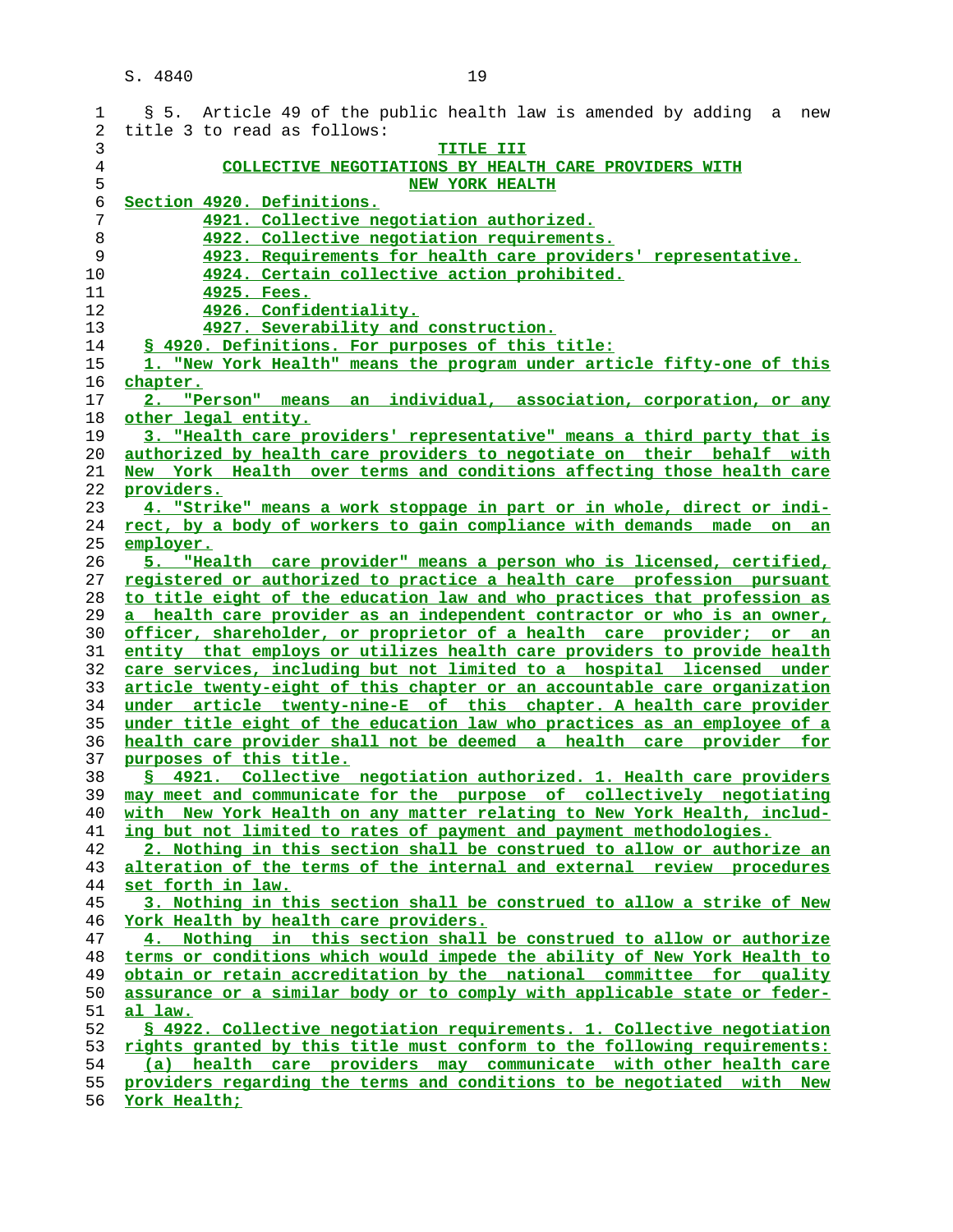| 1        | (b) health care providers may communicate with health care providers'                                                                           |
|----------|-------------------------------------------------------------------------------------------------------------------------------------------------|
| 2        | representatives;                                                                                                                                |
| 3        | (c) a health care providers' representative is the only party author-                                                                           |
| 4        | <u>ized to negotiate with New York Health on behalf of the health care</u>                                                                      |
| 5        | providers as a group;                                                                                                                           |
| 6        | (d) a health care provider can be bound by the terms and conditions                                                                             |
| 7        | negotiated by the health care providers' representatives; and                                                                                   |
| 8        | (e) in communicating or negotiating with the health care providers'                                                                             |
| 9        | representative, New York Health is entitled to offer and provide differ-                                                                        |
| 10       | ent terms and conditions to individual competing health care providers.                                                                         |
| 11       | 2. Nothing in this title shall affect or limit the right of a health                                                                            |
| 12       | care provider or group of health care providers to collectively petition                                                                        |
| 13       | a government entity for a change in a law, rule, or regulation.                                                                                 |
| 14       | 3. Nothing in this title shall affect or limit collective action or                                                                             |
| 15       | collective bargaining on the part of any health care provider with his                                                                          |
| 16       | or her employer or any other lawful collective action or collective                                                                             |
| 17       | <u>bargaining.</u>                                                                                                                              |
| 18       | \$ 4923. Requirements for health care providers' representative. Before                                                                         |
| 19       | engaging in collective negotiations with New York Health on behalf of                                                                           |
| 20       | health care providers, a health care providers' representative shall                                                                            |
| 21       | file with the commissioner, in the manner prescribed by the commission-                                                                         |
| 22       | er, information identifying the representative, the representative's                                                                            |
| 23       | plan of operation, and the representative's procedures to ensure compli-                                                                        |
| 24       | ance with this title.                                                                                                                           |
| 25       | § 4924. Certain collective action prohibited. 1. This title is not                                                                              |
| 26       | intended to authorize competing health care providers to act in concert                                                                         |
| 27       | in response to a health care providers' representative's discussions or                                                                         |
| 28       | negotiations with New York Health except as authorized by other law.                                                                            |
| 29       | 2. No health care providers' representative shall negotiate any agree-                                                                          |
| 30       | ment that excludes, limits the participation or reimbursement of, or                                                                            |
| 31       | otherwise limits the scope of services to be provided by any health care                                                                        |
| 32<br>33 | provider or group of health care providers with respect to the perform-<br>ance of services that are within the health care provider's scope of |
| 34       | practice, license, registration, or certificate.                                                                                                |
| 35       | \$ 4925. Fees. Each person who acts as the representative of negotiat-                                                                          |
| 36       | ing parties under this title shall pay to the department a fee to act as                                                                        |
| 37       | a representative. The commissioner, by rule, shall set fees in amounts                                                                          |
| 38       | deemed reasonable and necessary to cover the costs incurred by the                                                                              |
| 39       | department in administering this title.                                                                                                         |
| 40       | \$ 4926. Confidentiality. All reports and other information required to                                                                         |
| 41       | be reported to the department under this title shall not be subject to                                                                          |
| 42       | disclosure under article six of the public officers law or article thir-                                                                        |
| 43       | ty-one of the civil practice law and rules.                                                                                                     |
| 44       | § 4927. Severability and construction. If any provision or application                                                                          |
| 45       | of this title shall be held to be invalid, or to violate or be incon-                                                                           |
| 46       | sistent with any applicable federal law or requlation, that shall not                                                                           |
| 47       | affect other provisions or applications of this title which can be given                                                                        |
| 48       | effect without that provision or application; and to that end, the                                                                              |
| 49       | provisions and applications of this title are severable. The provisions                                                                         |
| 50       | of this title shall be liberally construed to give effect to the                                                                                |
| 51       | purposes thereof.                                                                                                                               |
| 52       | § 6. Subdivision 11 of section 270 of the public health law, as                                                                                 |
| 53       | amended by section 2-a of part C of chapter 58 of the laws of 2008, is                                                                          |
| 54       | amended to read as follows:                                                                                                                     |
| 55       | 11. "State public health plan" means the medical assistance program                                                                             |
| 56       | established by title eleven of article five of the social services law                                                                          |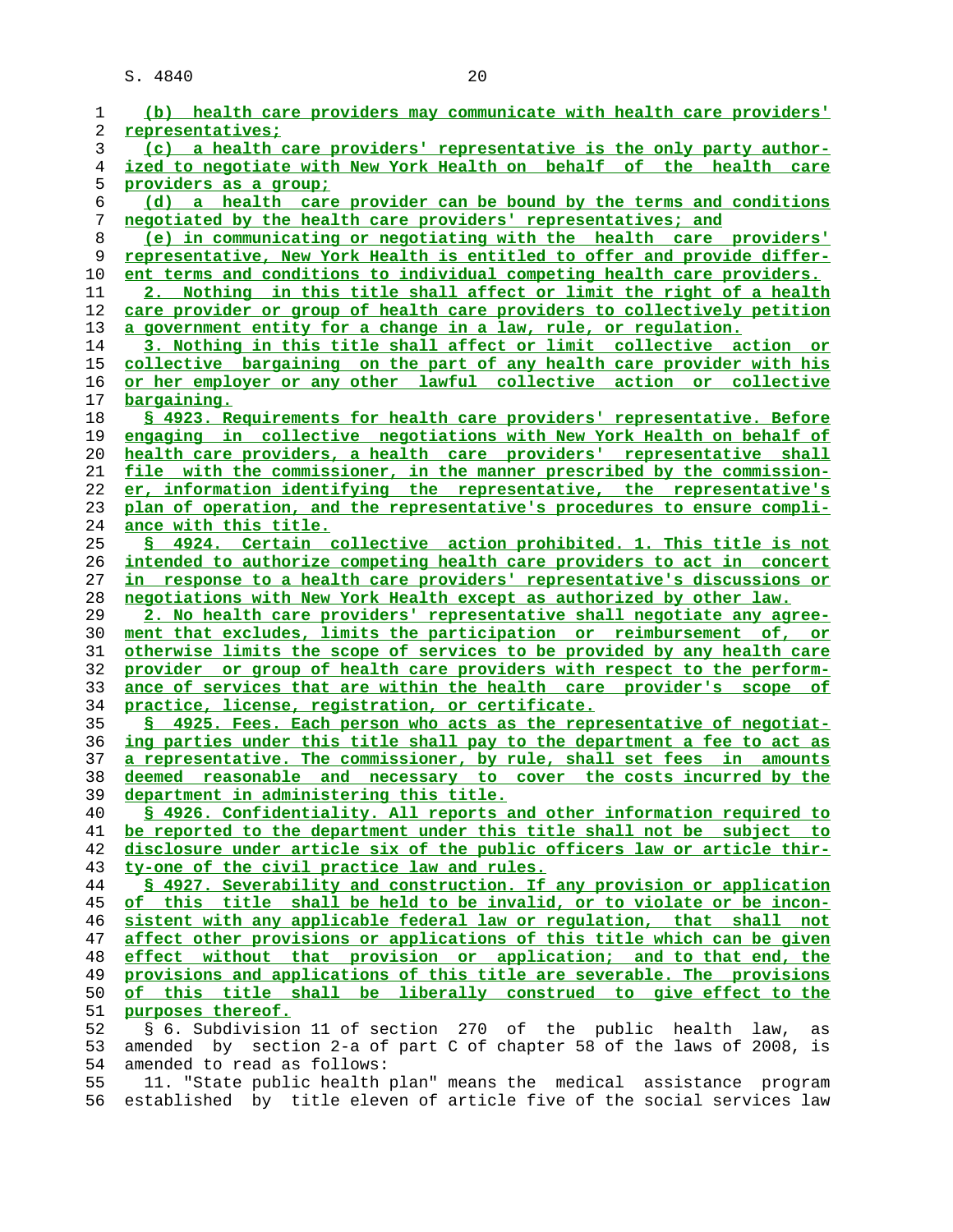1 (referred to in this article as "Medicaid"), the elderly pharmaceutical 2 insurance coverage program established by title three of article two of 3 the elder law (referred to in this article as "EPIC"), and the [**family health plus program established by section three hundred sixty-nine-ee of the social services law to the extent that section provides that the program shall be subject to this article**] **New York Health program estab- lished by article fifty-one of this chapter**. 8 § 7. The state finance law is amended by adding a new section 89-i to<br>9 read as follows: read as follows: **§ 89-i. New York Health trust fund. 1. There is hereby established in the joint custody of the state comptroller and the commissioner of taxa- tion and finance a special revenue fund to be known as the "New York Health trust fund", hereinafter known as "the fund". The definitions in section fifty-one hundred of the public health law shall apply to this section. 2. The fund shall consist of: (a) all monies obtained from premiums pursuant to legislation enacted as proposed under section three of the New York Health act; (b) federal payments received as a result of any waiver of require- ments granted or other arrangements agreed to by the United States secretary of health and human services or other appropriate federal officials for health care programs established under Medicare, any federally-matched public health program, or the affordable care act; (c) the amounts paid by the department of health that are equivalent to those amounts that are paid on behalf of residents of this state under Medicare, any federally-matched public health program, or the affordable care act for health benefits which are equivalent to health benefits covered under New York Health; (d) federal and state funds for purposes of the provision of services authorized under title XX of the federal social security act that would otherwise be covered under article fifty-one of the public health law; and (e) state monies that would otherwise be appropriated to any govern- mental agency, office, program, instrumentality or institution which provides health services, for services and benefits covered under New York Health. Payments to the fund pursuant to this paragraph shall be in an amount equal to the money appropriated for such purposes in the fiscal year beginning immediately preceding the effective date of the New York Health act. 3. Monies in the fund shall only be used for purposes established under article fifty-one of the public health law.** 42 § 8. Temporary commission on implementation. 1. There is hereby estab- 43 lished a temporary commission on implementation of the New York Health 44 program, hereinafter to be known as the commission, consisting of 45 fifteen members: five members, including the chair, shall be appointed 46 by the governor; four members shall be appointed by the temporary presi- 47 dent of the senate, one member shall be appointed by the senate minority 48 leader; four members shall be appointed by the speaker of the assembly, 49 and one member shall be appointed by the assembly minority leader. The 50 commissioner of health, the superintendent of financial services, and 51 the commissioner of taxation and finance, or their designees shall serve 52 as non-voting ex-officio members of the commission. 53 2. Members of the commission shall receive such assistance as may be 54 necessary from other state agencies and entities, and shall receive 55 necessary expenses incurred in the performance of their duties. The